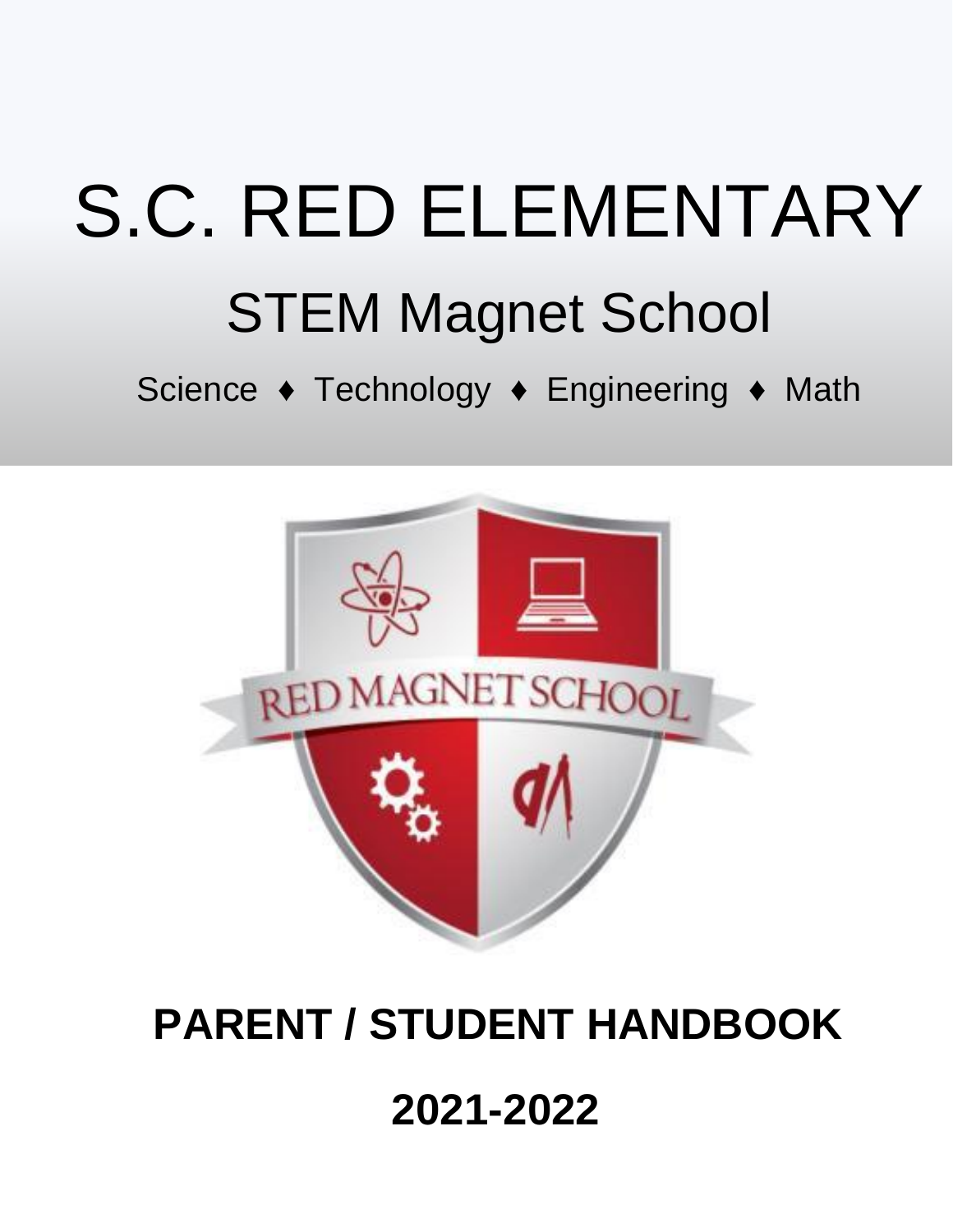

#### **Samuel Clark Red Elementary School**

#### **(1865-1940)**

S.C. Red Elementary School is named for Dr. Samuel Clark Red, a physician in the early days of Houston's beginning. Dr. Red was the first person to receive a BA degree from the University of Texas – the year was 1885.

After he received his medical degree from Jefferson Medical College in Philadelphia, Dr. Red returned to Houston and helped establish the Harris County Medical Society. Dr. Red and his uncle, Dr. David F. Stuart, established the first hospital in Houston. Dr. Red also served on the Board of Education of the Houston Independent School District.

#### **Grove of Seven Pine Trees**

On January 28, 1986 America was shocked by the destruction of the space shuttle Challenger, and the death of its seven crew members.

The crew members represented a crosssection of the American population including the first teacher to fly into space. In memory of those seven, the student council and student body planted seven small pine saplings which have grown into stately trees which you see as you enter the circle drive at the front of S.C. Red School.

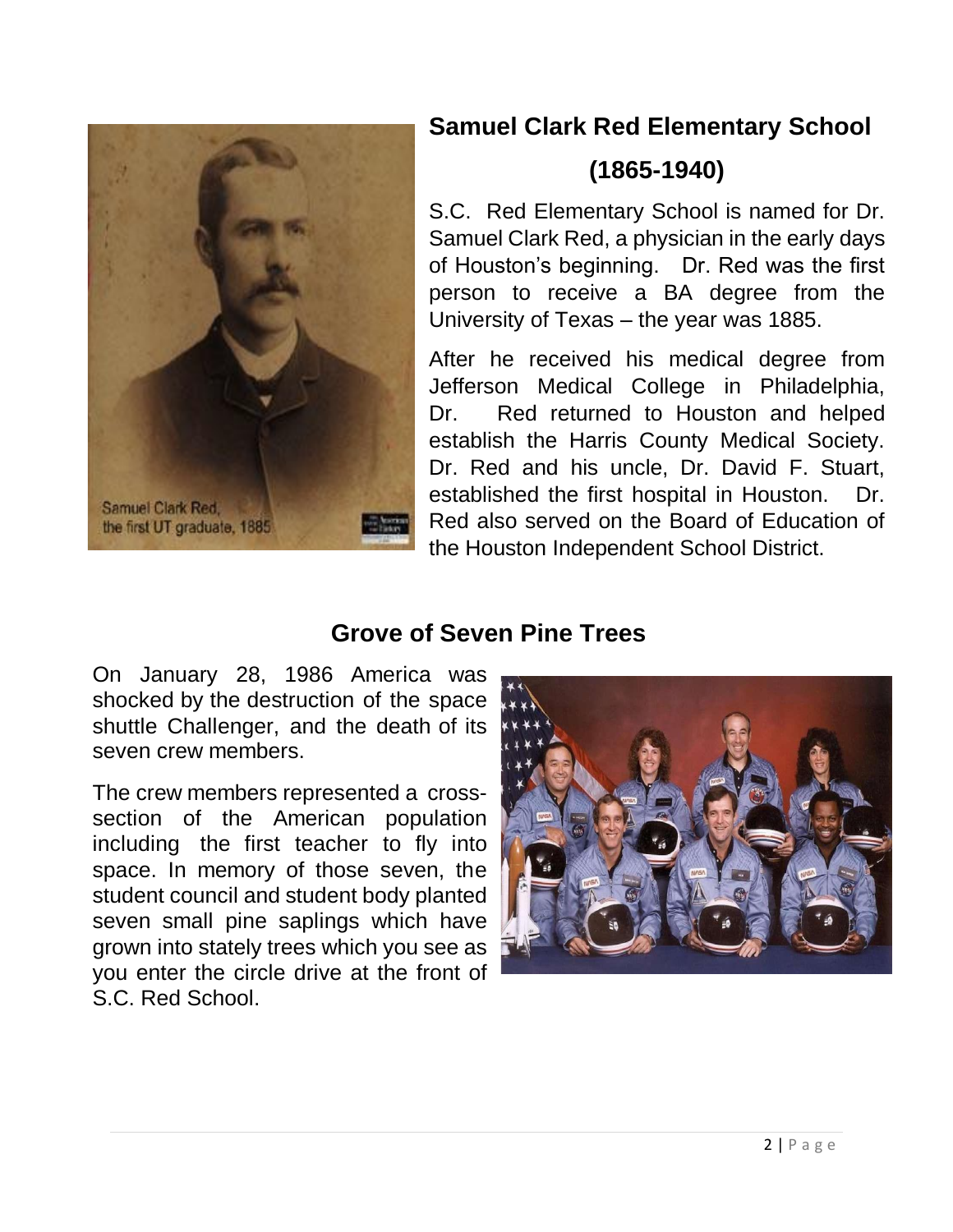#### **S.C. RED ELEMENTARY SCHOOL 4520 TONAWANDA HOUSTON, TEXAS 77035**

Octaviano Treviño Principal

Rocio Coronado-Hill Assistant Principal

Robert Uzick Magnet Coordinator

Phone Numbers: Main Office (713) 726-3638 Fax (713) 726-3698

*[www.houstonisd.org/redelem](http://www.houstonisd.org/redelem)*

It is the policy of the Houston Independent School District (HISD) not to discriminate based on age, color, handicap or disability, ancestry, national origin, marital status, race, religion, sex, veteran status, or political affiliation in its educational or employment programs and activities.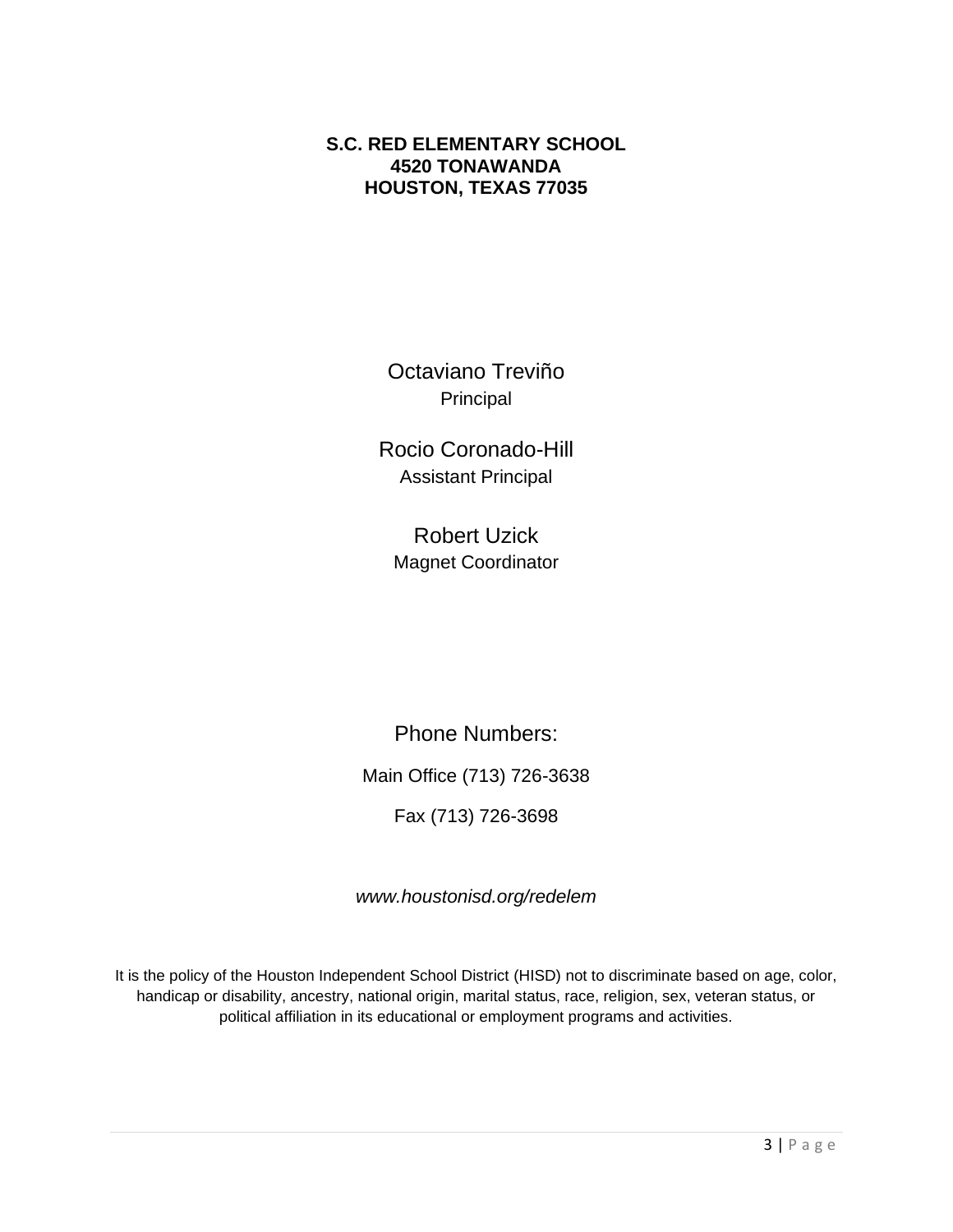Dear Students and Parents,

Our school is dedicated to effective teaching and learning for all students. Together we strive to ensure that our students are academically successful. This handbook is created to encourage a positive school culture and safe environment.

The Red School Community has a common goal, to do what is best for all students. Our goal can only be achieved with your parental involvement. Please take time to read and discuss this helpful information with your child.



4 | P a g e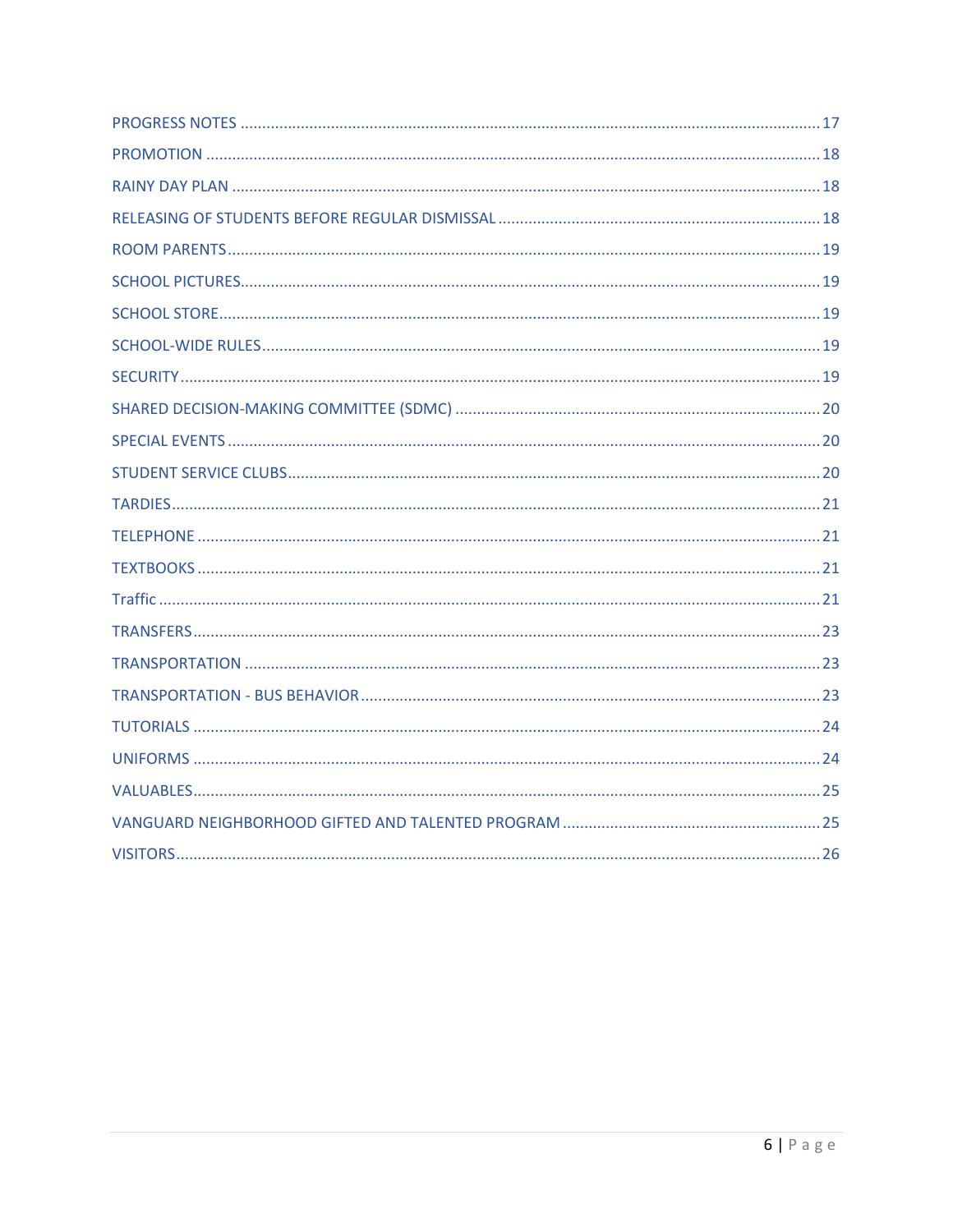# PARENT/STUDENT INFORMATION

# <span id="page-6-0"></span>**ANNOUNCEMENTS**

The pledges to the American and Texas flags are recited each morning by students at 7:40 a.m. A moment of silence will be observed during this time. Other announcements are made as needed during morning and afternoon announcements.

## <span id="page-6-1"></span>**ASSEMBLY PROGRAMS**

- 1. Various auditorium activities will be presented throughout the year for the benefit of students, parents, and teachers.
- 2. Students will be expected to show courtesy to speakers and program participants by being attentive and quiet.
- 3. Appreciation may be shown by applause; no whistling, yelling out or any other noise is permitted.
- 4. Upon entering the auditorium, students will be directed where to sit.
- 5. Evening/School Events Children should always be accompanied/supervised by an adult.

## <span id="page-6-2"></span>**ATTENDANCE**

Compulsory School Attendance Laws

To Parents or to Persons Standing in Parental Relation to Children:

Senate Bill 1432, passed by the Texas Legislature effective September 1, 2001, states that if *a student is absent from school (3) days or parts of days in a four-week period without parental consent or is absent without an excuse for ten (10) or more days or parts (tardiest/early departures) of days in a six-month period:*

- The student's parent or legal guardian is subject to prosecution under Texas Education Code 25.093
- The student is subject to prosecution under Texas Education Code 25.094

*It is your duty to monitor your child's attendance, require your child to attend school and request a conference with a school official to discuss absences. Parents or legal guardians are subject to prosecution under Texas Education Code 25.093 (b) for failure to require their child to attend school.*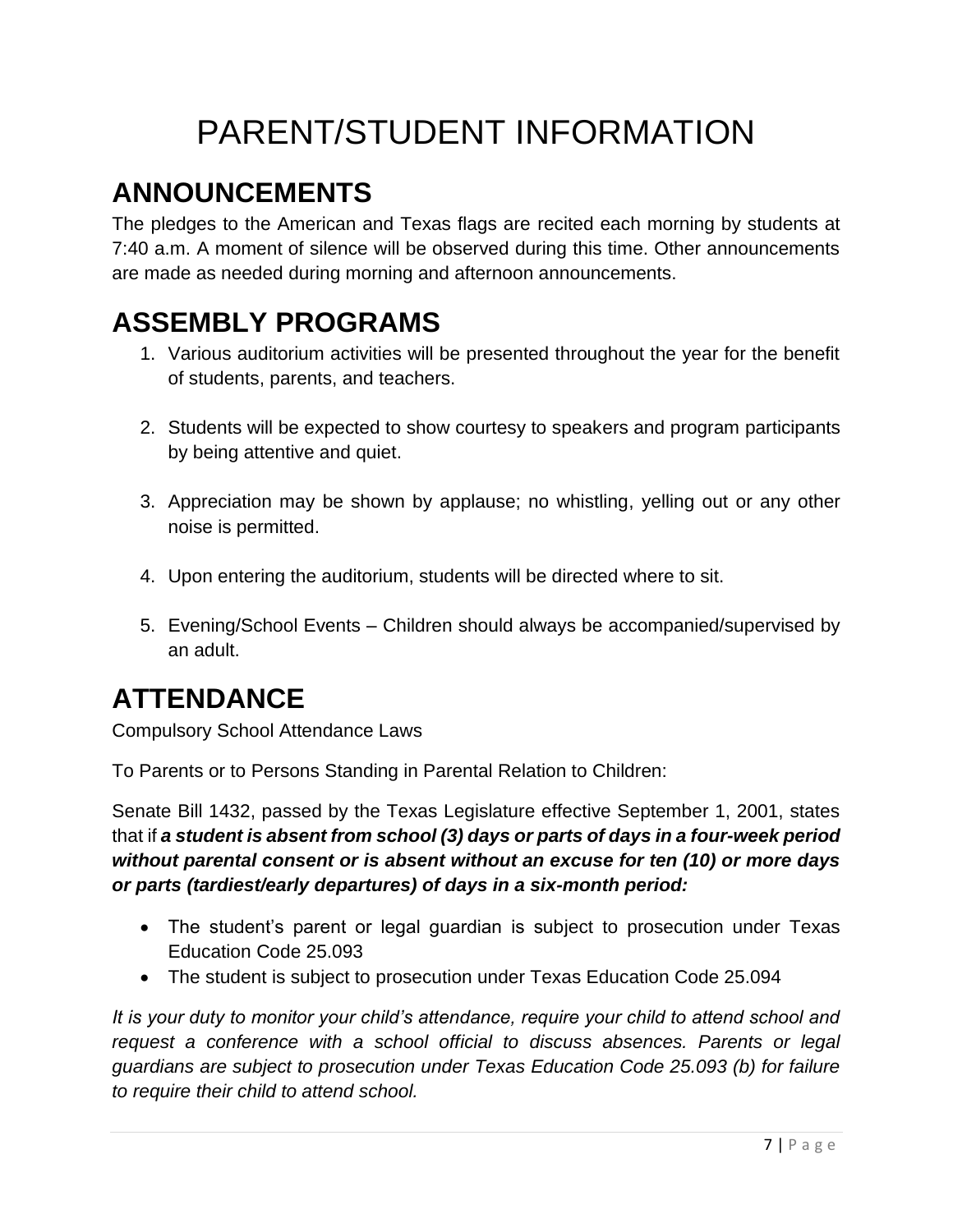- 1. Absences will be either excused or unexcused and will be closely monitored by teachers and school administrators. Acceptable excuses for absences and tardies are personal illness, catastrophic illness or death in the family, medical or dental appointments, quarantine, weather or road conditions making travel dangerous, and emergencies or unusual circumstances recognized by the principal. For clarification purposes, excused/unexcused absences are counted as official absences for the record.
- 2. Students who have been absent must bring a **written** excuse from the parent/guardian within **three school days** after the date of the absence. Parents **MUST** include the following information on notes regarding absences:
	- a. Name of student
	- b. Date of absence
	- c. Acceptable excuse (see #1)
	- d. Parent signature
	- e. Teacher name
- 3. Attendance funding provides the school with funds for personnel staffing, student resources and materials, field lessons, enrichment, tutorials, clubs, and other school related items. Student absences affect funding.
- 4. School attendance goal: 97.5%. Last school year's Average Daily Attendance (ADA) rating was 96.1%. We will continue with student incentives and parental updates throughout the school year.
- 5. If a student does not bring a written excuse for an absence, it is considered an unexcused absence and work from unexcused absences may not be made up. The student receives a "0" for the daily assignments.
- 6. The school will attempt to notify the parent/guardian when a student has three (3) absences.
- 7. Parents are requested to call the attendance clerk if the child will be absent for 3 or more consecutive days.
- 8. Parents will receive a computer-generated phone call informing them that their child was marked absent. **There is no need to call the school unless the student was marked absent by mistake so that a correction can be made immediately.**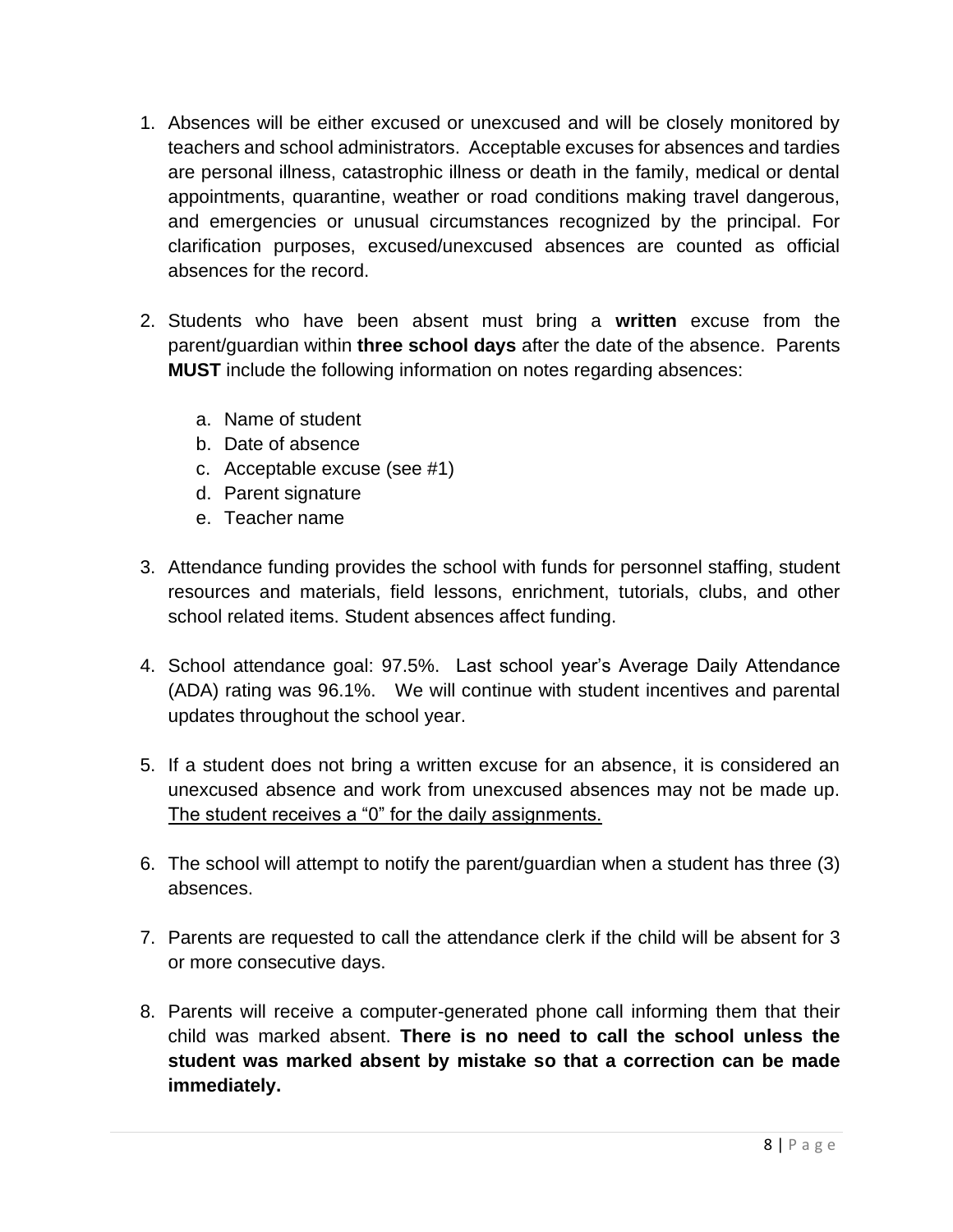- 9. Excessive absences will be investigated by school administration. Mandatory conferences will follow.
- 10.Attendance is taken at 9:25 a.m. daily. Students are who not present at attendance time due to medical and/or dental appointments will not be counted as absent **if** the student brings a note from the appointment and is present at least 4 hours of the school day. Please inform your child's teacher prior to medical appointments whenever possible.

# <span id="page-8-0"></span>**BACKPACKS**

Backpacks are allowed in grades  $PK - 5<sup>th</sup>$ . Rolling backpacks are only allowed in grades  $3^{\text{rd}} - 5^{\text{th}}$ .

## <span id="page-8-1"></span>**BICYCLE SAFETY**

- 1. The Houston Police Department recommends that all bikes be identified with a parent's driver license number.
- 2. Students riding bicycles will observe safety laws, the same as automobile drivers, stopping at stop signs, watching for pedestrians, and riding single file on the right side of the street.
- 3. Bicycle riders will **walk bikes on school grounds**, and secure them to the bike rack in the west parking lot. Bikes **must be locked** for safe keeping.
- 4. Students will wear safety helmets while riding bicycles. (Scooters/skateboards/ hoverboards are not allowed at school due to lack of storage space.) Red is not responsible for any bike stolen from the property.

# <span id="page-8-2"></span>**BREAKFAST**

HISD has implemented breakfast in the classrooms. Breakfast will be served daily in the classrooms at 7:20 a.m.

## <span id="page-8-3"></span>**CAFETERIA AND LUNCH PERIOD**

- 1. Students will line up, single file, to go through the serving line.
- 2. Students will only be allowed to go through the lunch line once. They need to make sure they get everything they need – food items, condiments, utensils, napkins, snacks, etc.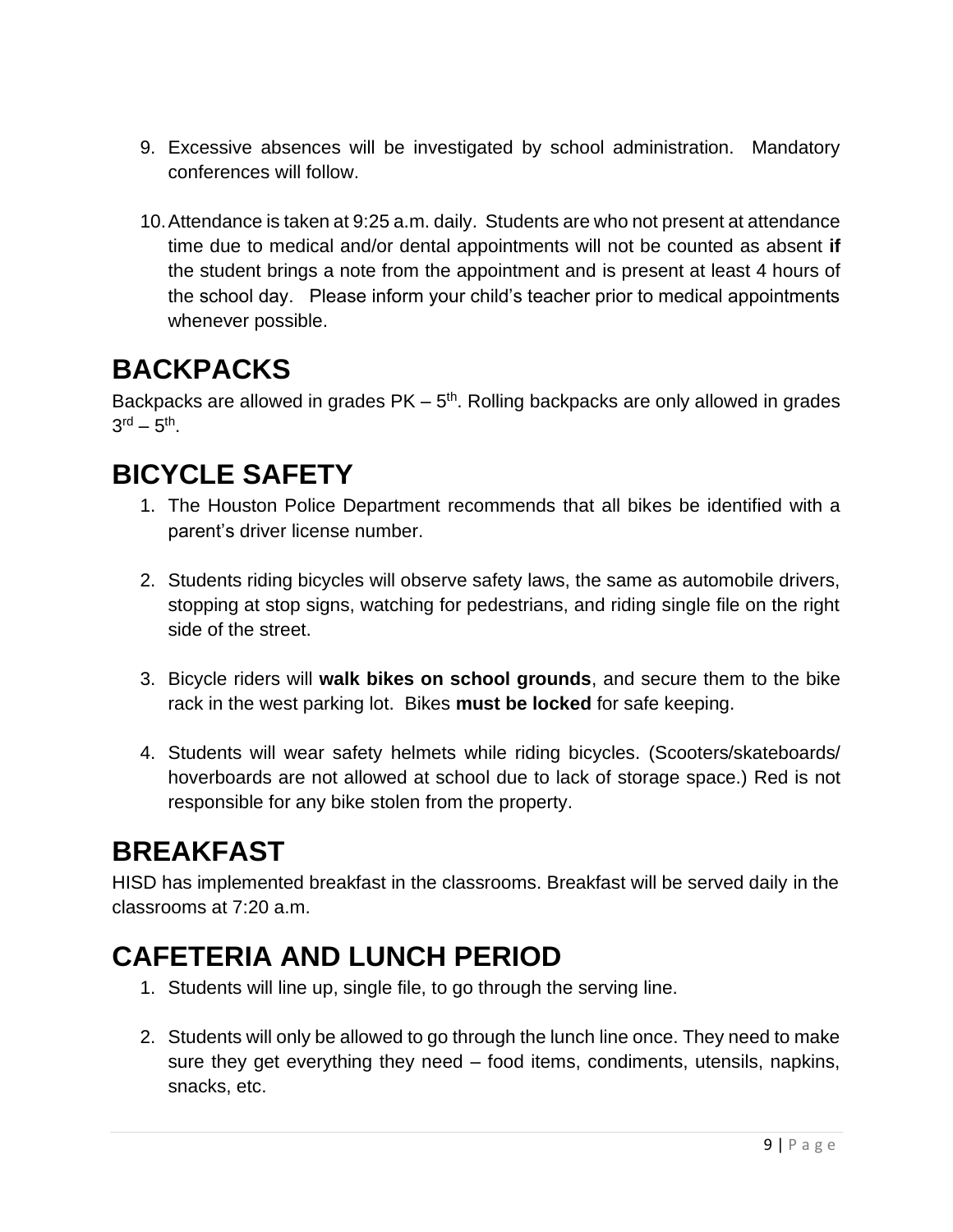- 3. All students will receive free lunch and are required to have a lunch card. The lunch card serves as identification for students.
- 4. Classrooms will be assigned lunchroom tables.
- 5. The teacher, the duty person in the lunchroom, administration team or the principal, will give guidelines for proper etiquette and behavior.
- 6. Children may speak in a six-inch voice to the people at their table.
- 7. Children are to clean up their own area and dispose of their trays appropriately.
- **8.** No lunch drop-off or delivery for students **this practice is too disruptive to instructional time. If students forget their lunch from home they will get a lunch from the cafeteria.**
- 9. Lunch visits are welcomed but must be limited to only two times per month. Lunch visits will begin in October.
- 10.No food may be taken out of the cafeteria unless it is in a sealed or in an unopened package.

## <span id="page-9-0"></span>**COMMUNICATING WITH PARENTS**

The school sends out communications to parents in the following forms: notes, memos, calendars, newsletters, e-mails, and via website. In some instances, parents will also receive phone calls and/or text through our phone messaging system. It is highly recommended that you ask your child regularly about any communications they may have from school. **Please read all correspondence sent home to stay informed.**

*E-mail* – Teachers will provide parents with an e-mail address.

*Newsletter* – **RED SCHOOL BUZZ** will be distributed and sent home. The newsletter contains a monthly calendar of events. It will feature news and information of interest to Red School students and parents.

#### <span id="page-9-1"></span>**COMMUNICATION FOLDERS**

**Tuesday is communication day**. The office and teachers will send home written communication such as flyers, graded papers, conduct information, etc. Please take time to review this important information. Sign any needed items and return to your child's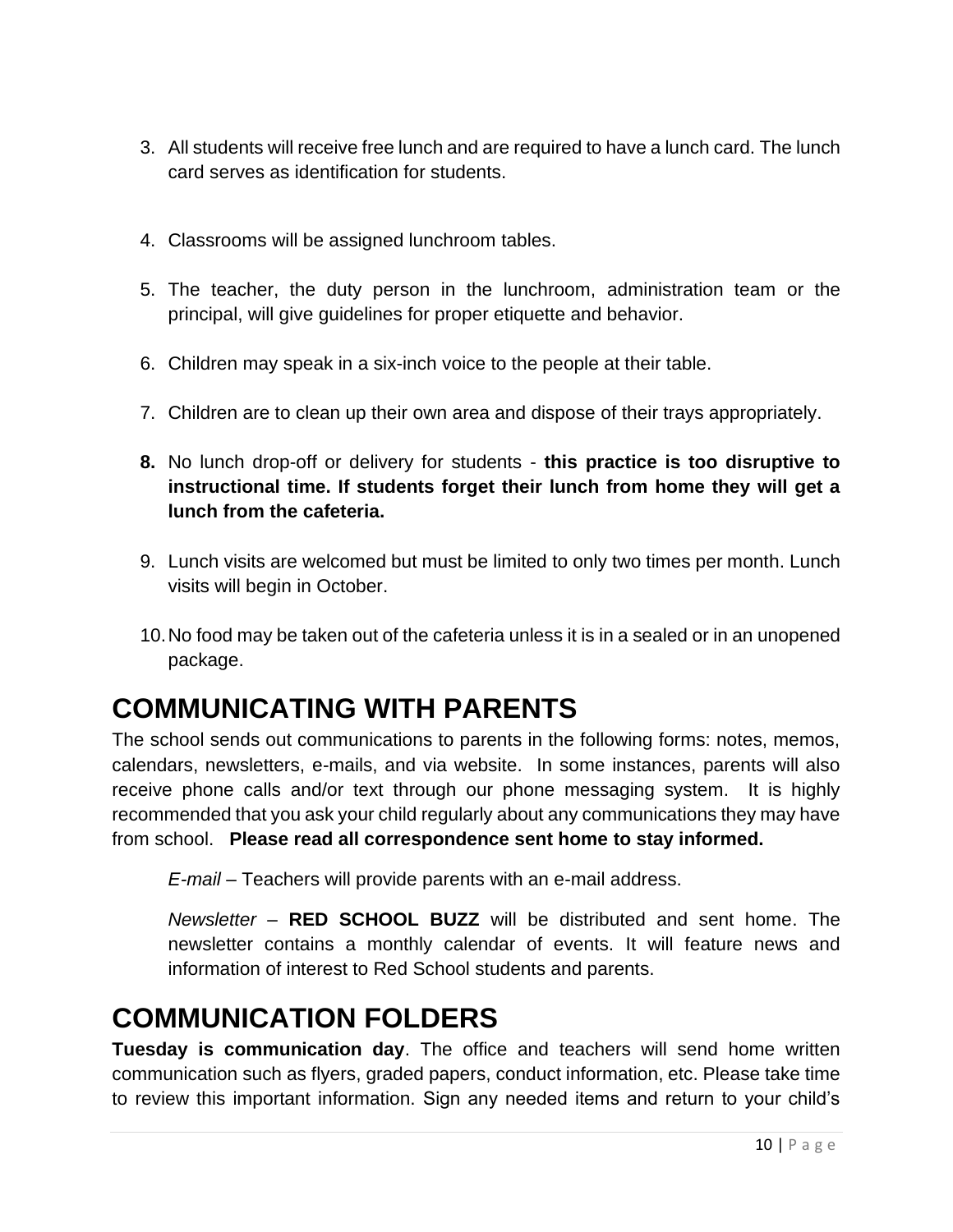teacher on Wednesday. Most of the information for parents will be posted on the school website for parents to view. **You may want to get into the habit of asking your child for the Tuesday folder and checking the website weekly for information.**

# <span id="page-10-0"></span>**CURRICULUM**

Teachers at Red follow the curriculum outlined by the Texas Education Agency (TEA) and Houston Independent School District (HISD). Information on curriculum can be found on the HISD website www.houstonisd.org under the Curriculum Department.

# <span id="page-10-1"></span>**DISMISSAL PROCEDURES**

Students are dismissed in the afternoon through the carpool lane. Please do not walk-up to the car pool area to pick-up your child. This makes it difficult for our staff to safely dismiss students. Staff members are on duty to load students into cars and to direct traffic. **Students are not to be picked up for early release after 2:15 p.m.**

# <span id="page-10-2"></span>**FIELD TRIPS**

- 1. Each grade level is encouraged to take a minimum of two field trips per year. The grade level coordinates field trip logistics with the approval of the principal.
- **2.** Some field trips may require students to pay a fee. A parent **must sign** a permission slip for his/her child to go on the trip. The school will provide an HISD approved permission slip. **NEITHER HANDWRITTEN NOTES NOR TELEPHONE CALLS ARE ACCEPTED. PERMISSION SLIPS AND MONEY MUST BE RETURNED BY THE DEADLINE DATE ON THE FORM.**
- **3.** Students with a "**P**" average in conduct two weeks prior to the field trip **will require that a parent accompany the child on the field trip. Students with a "U" in conduct are not eligible to attend field trips.**

# <span id="page-10-3"></span>**FIELD TRIP CHAPERONES**

Parents are frequently asked to be chaperones on field trips. There is a limit on the number of chaperones per field trip. Contact your child's teacher to make arrangements to chaperone. Due to liability considerations, **children not enrolled at Red School are NOT allowed on these trips.** Parents must also be registered as a Volunteer in Public Schools **each school year** to be able chaperone a trip. VIPS registration **requires a background check**. Parents who do not have a criminal background check **will not be allowed to participate in extracurricular school events**. We urge parents to submit a criminal background application at the beginning of the school year via the HISD website. It takes HISD approximately  $4 - 6$  weeks to process applications.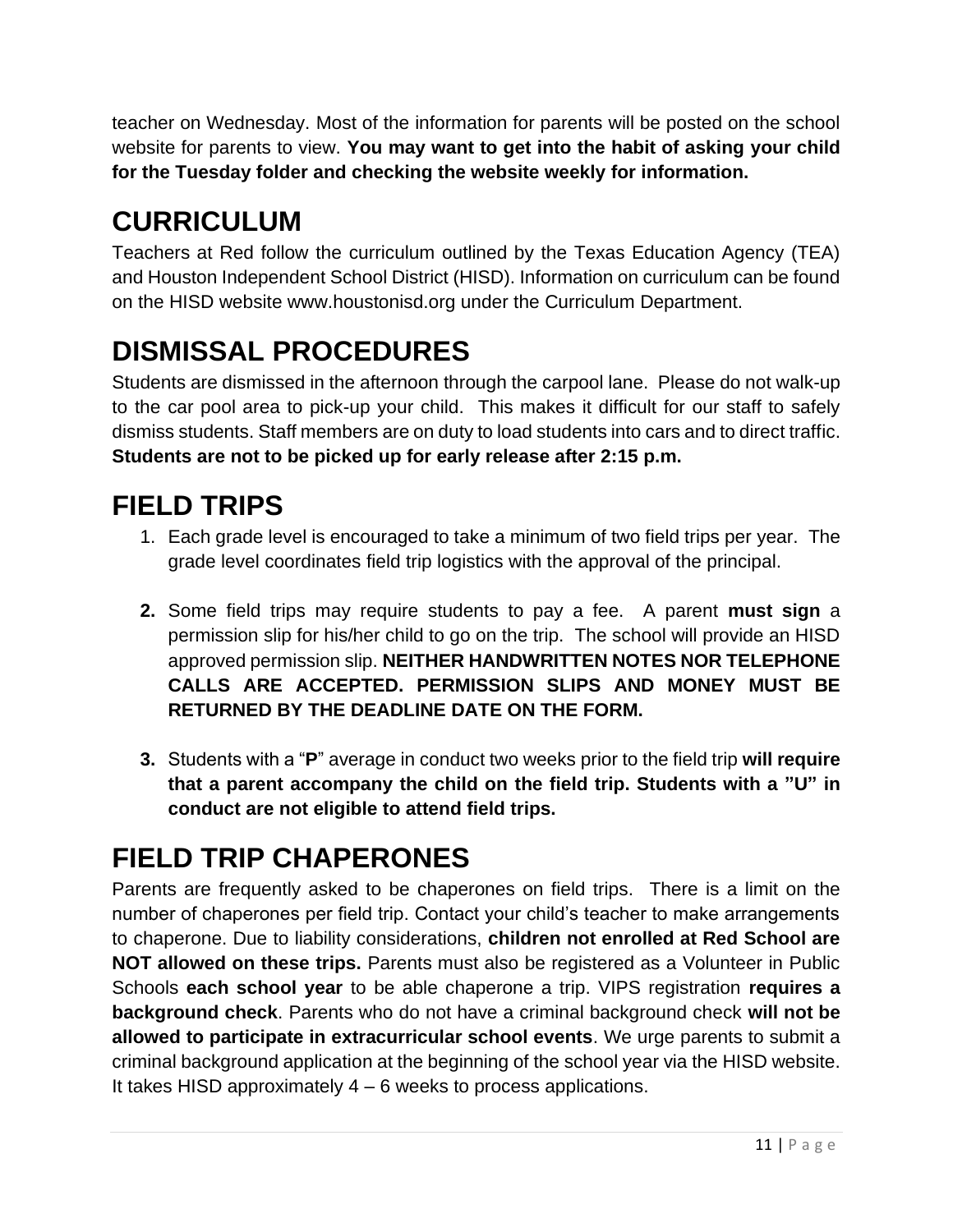# <span id="page-11-0"></span>**FIGHTING/BULLYING/TEASING**

**Fighting, bullying and teasing will not be permitted and are strictly forbidden**. If a child hits, bullies, or teases another child, the incident needs to be reported to the teacher immediately. The teacher will inform the school administration. Penalties for fighting will be administered according to HISD Code of Student Conduct.

# <span id="page-11-1"></span>**GRADING**

Students will receive report cards at the end of each 9-week grading period. The academic grades will reflect the classwork, homework, projects, and tests grades for that period.

In grades 1-5, grades will be numerical averages. Please use the following scale for interpretation of grades:

| 90-100    | Excellent quality of work - thorough mastery of subject matter. |
|-----------|-----------------------------------------------------------------|
| $80 - 90$ | Good quality of work - above average with consistent effort.    |

- 75-79 Satisfactory quality of work, average achievement.
- 70-74 Below quality of work expected below average achievement.
- Below 70 Unsatisfactory quality of work poor work, failing.

Pre-K and Kindergarten students will receive number grades.

- 1 Discovery First Steps
- 2 Exploring Showing Progress
- 3 Connecting Ready to Apply

Conduct and ancillary classes will be marked with one of four letter grades to be interpreted as follows:

- E Excellent quality of behavior totally self-disciplined.
- S Satisfactory quality of behavior cooperates readily.
- P Poor quality of behavior below average.
- U Unsatisfactory quality of behavior needs drastic improvement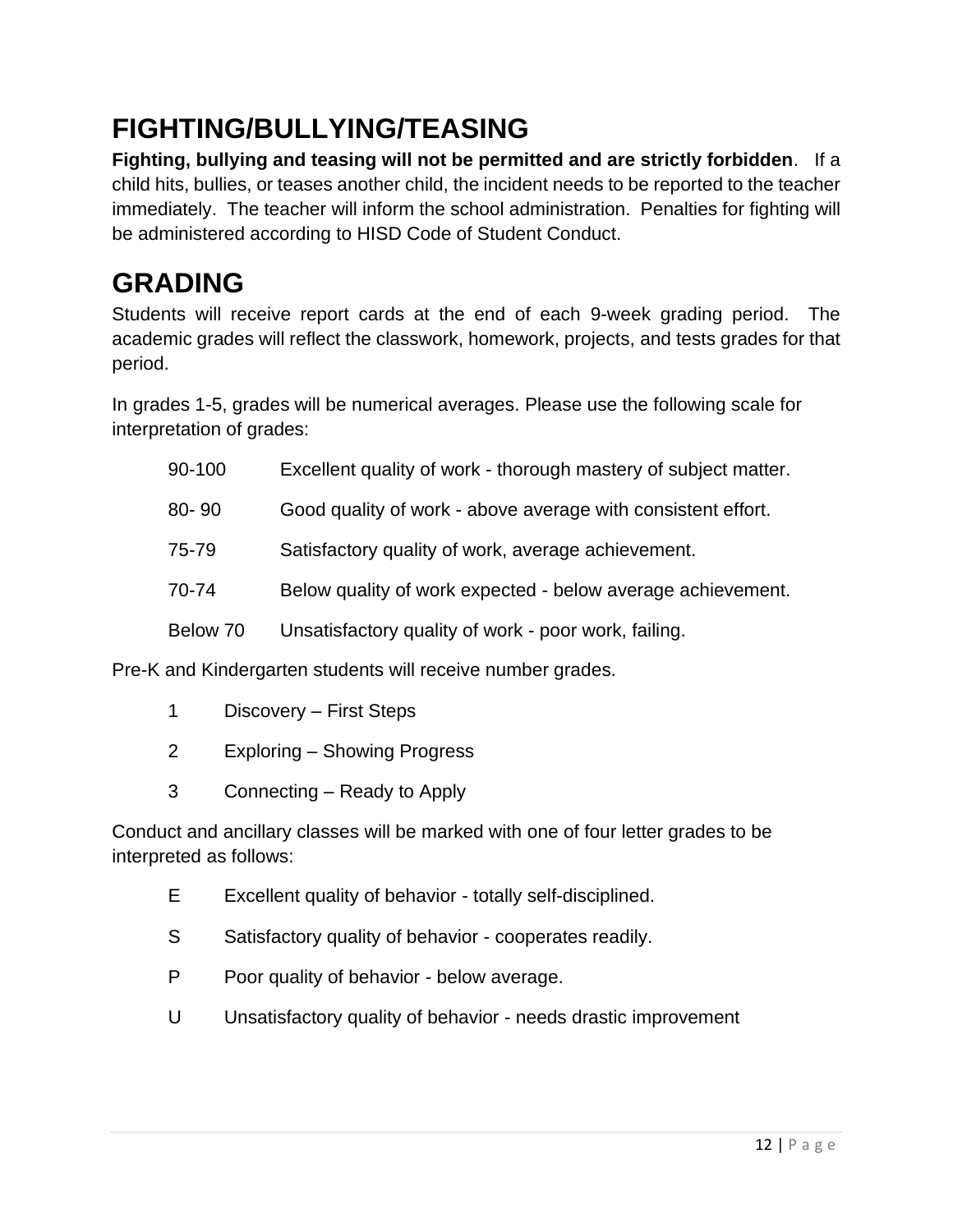# <span id="page-12-0"></span>**GROOMING AND APPEARANCE – SEE UNIFORM SECTION**

#### <span id="page-12-1"></span>**HALL REGULATIONS**

- 1. Students must have a pass to leave the classroom during the school day.
- 2. Any teacher, assistant principal, principal or members of the office staff may request to see the hall pass of any student not in the classroom during school time.
- 3. In consideration of safety, everyone **should walk** in the halls. Any teacher or staff member may make this request of students.
- 4. To avoid congestion in the hallways, everyone will keep to the right when moving through the halls.

#### <span id="page-12-2"></span>**HEALTH NEWS**

- Due to COVID-19 masks are highly encouraged but are not mandatory.
- Frequent handwashing is also encouraged.
- All required immunizations must be current. HISD policy will not allow students to attend class unless all immunizations are current and complete. Please check with your child's doctor to ensure immunizations are up to date.
- State legislation now requires all schools to provide information about bacterial meningitis to its community. This information was received from the Health and Medical Services Department.

## <span id="page-12-3"></span>**HOMEWORK**

Homework is assigned to reinforce, enrich, and extend learning by providing a variety of educational opportunities outside the classroom. In addition, homework provides an opportunity for family involvement in your child's education.

Your child's teacher will inform you at the beginning of the school year of homework expectations. Home assignments should be clearly understood by the students. Homework may be given each day based on teacher discretion and student needs.

#### **Suggested Minimum Time:**

```
Pre-K and Kindergarten 10 – 15 minutes
```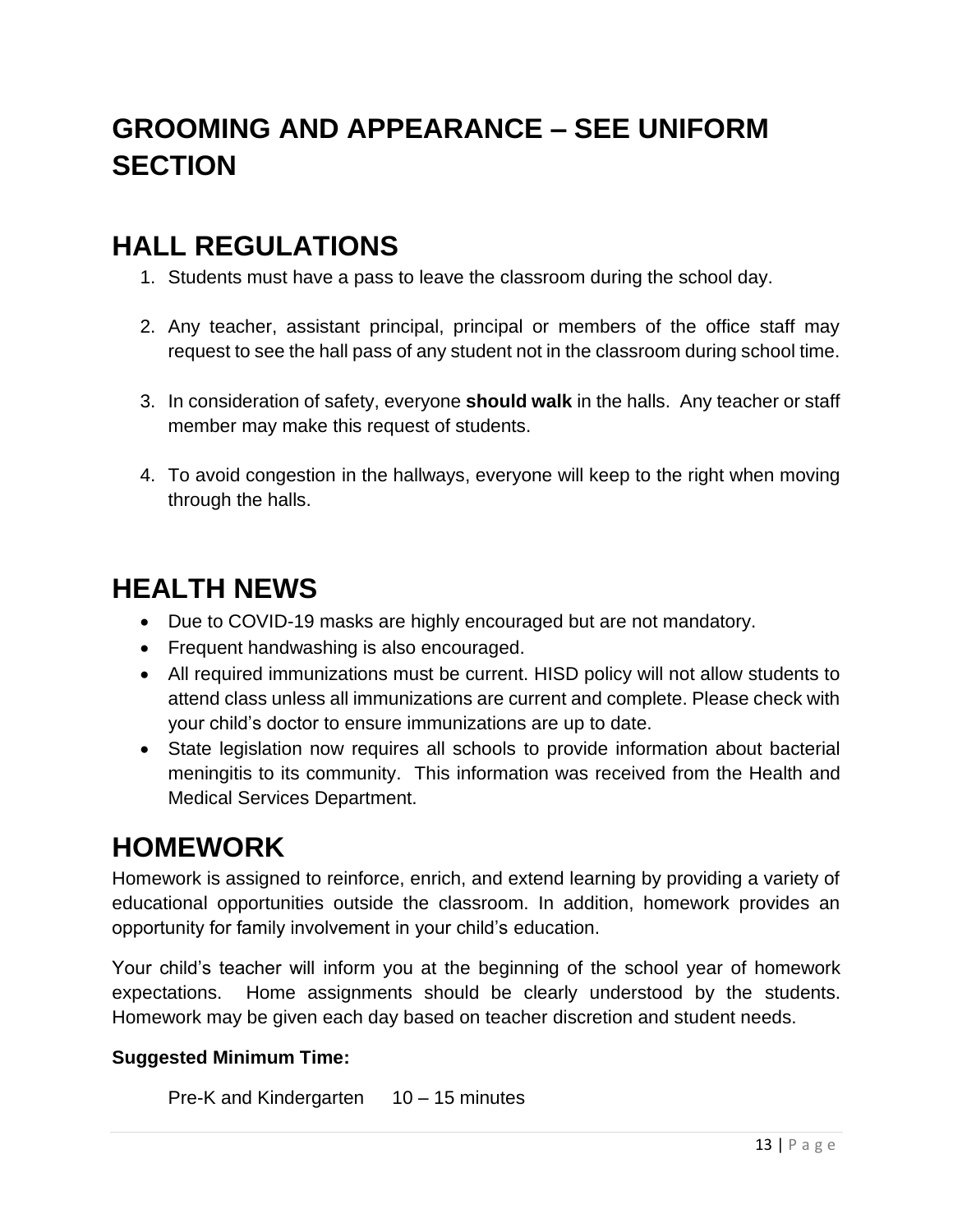1st & 2nd grades 30 - 45 minutes

 $3rd - 5<sup>th</sup>$  grades 45 minutes - 1 hour

We encourage parents to read **with their child at least twenty minutes a day**.

To minimize disruption of instructional time parents are not permitted to drop-off homework.

# <span id="page-13-0"></span>**HONOR ROLL**

All A's with an E or S conduct average each grading cycle, **OR**

All A's and 1 B and E or S conduct average for each grading cycle.

Students who've earned Honor Roll for all grading cycles will earn the Honor Roll trophy at the end of the year awards program. Students with all A's for the entire school year will receive the Honor Roll trophy and medallion at the end of the year awards program.

## <span id="page-13-1"></span>**HOURS**

Student hours are 7:30 a.m. to 3:00 p.m. is important that students are in their classrooms ready for instruction at 7:30 a.m. Staff is on duty to supervise students from 7:10 a.m. to 3:15 p.m. For your child's safety, please observe these supervised times. If students are not picked up in a timely manner at the end of the school day, Children's Protective Services (CPS) will be notified and student will be released to HISD Police. **Students are not to be dropped off at Red prior to 7:10 a.m. Staff will begin supervising and welcoming students at 7:10 a.m. All students should be picked up by 3:15 p.m. If an emergency occurs please call the school to inform staff that your child will be picked up late.**

## <span id="page-13-2"></span>**ILLNESS AND INJURIES**

- 1. Any illness or injury should be reported to the classroom teacher who will then have the student report to the nurse. The nurse will contact parents.
- 2. Students who are running a fever must be fever free for 24 hours before returning to school.
- **3.** Emergency phone numbers on enrollment cards are important in case parents cannot be contacted at home or on the job. **Please keep this information up-todate.**
- 4. **Medications administered at school** The policy of the Board of Education does not authorize HISD school personnel to give medication of any kind, which includes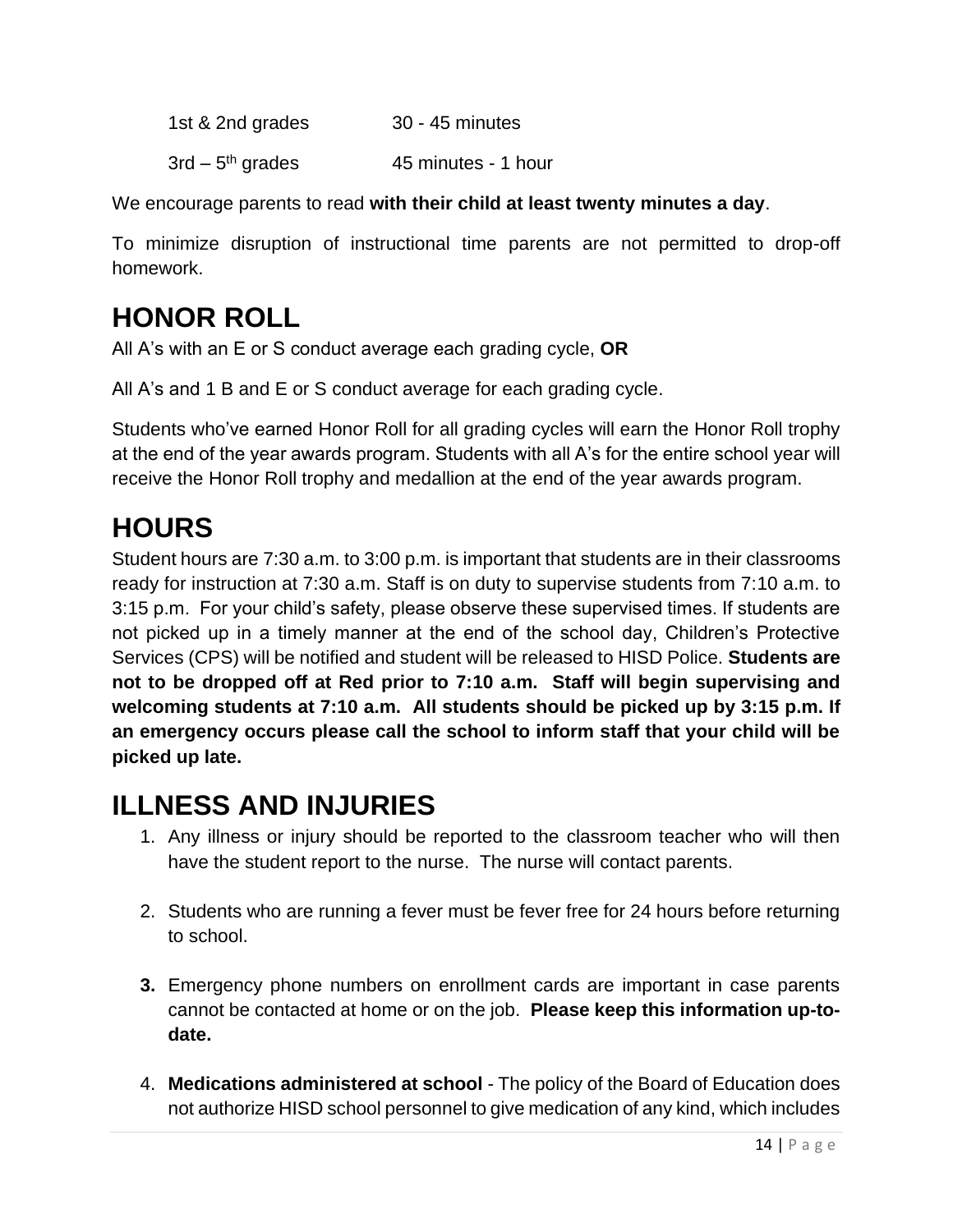aspirin, or over the counter medications, or any other drugs without a physician's written directive. The doctor's statement must be accompanied by written permission of at least one parent. The physician's form is available in the clinic or in the office.

5. **Please update medical information for your child as needed.**

## <span id="page-14-0"></span>**INTERNET**

Red Elementary offers students access to a computer network for electronic mail and the Internet. Students who enter non-approved Internet sites will lose Internet privileges. See the Code of Conduct for more details. It is mandated by the district to provide all students cyber bullying and internet safety which will receive during technology instructional class time.

# <span id="page-14-1"></span>**ITEMS NOT ALLOWED AT SCHOOL**

- 1. Toys, pocketknives, radios, hand-held games, MP-3 players, liquid paper, laser pointers, permanent markers, or other distracting objects are **NOT** allowed at school.
- 2. If any of the above items are brought to school, the teacher or staff member will confiscate them, and the student and the item will be sent to the office. A parent must claim all allowable confiscated items within 10 days; they will **not be** returned to students.
- **3. NO GUM** is allowed. Candy may be included in lunches, if parents desire, but it must be **eaten at the lunch table and not shared with other students.**
- 4. **No** glass-bottled drinks are allowed.

# <span id="page-14-2"></span>**LIBRARY BOOKS**

- 1. Students in grades K-5 may check out books weekly. Students may take home books at the teacher's discretion.
- 2. Students will be required to pay for lost or damaged library books. If a student has an overdue book, he/she is not allowed to check out another until that one is paid for or returned.

## <span id="page-14-3"></span>**LOST AND FOUND**

- 1. Non-clothing items found should be turned in to the office.
- 2. The Lost and Found for clothing is in the cafeteria. (Any unclaimed items are donated to a homeless shelter at various times during the year.) Please write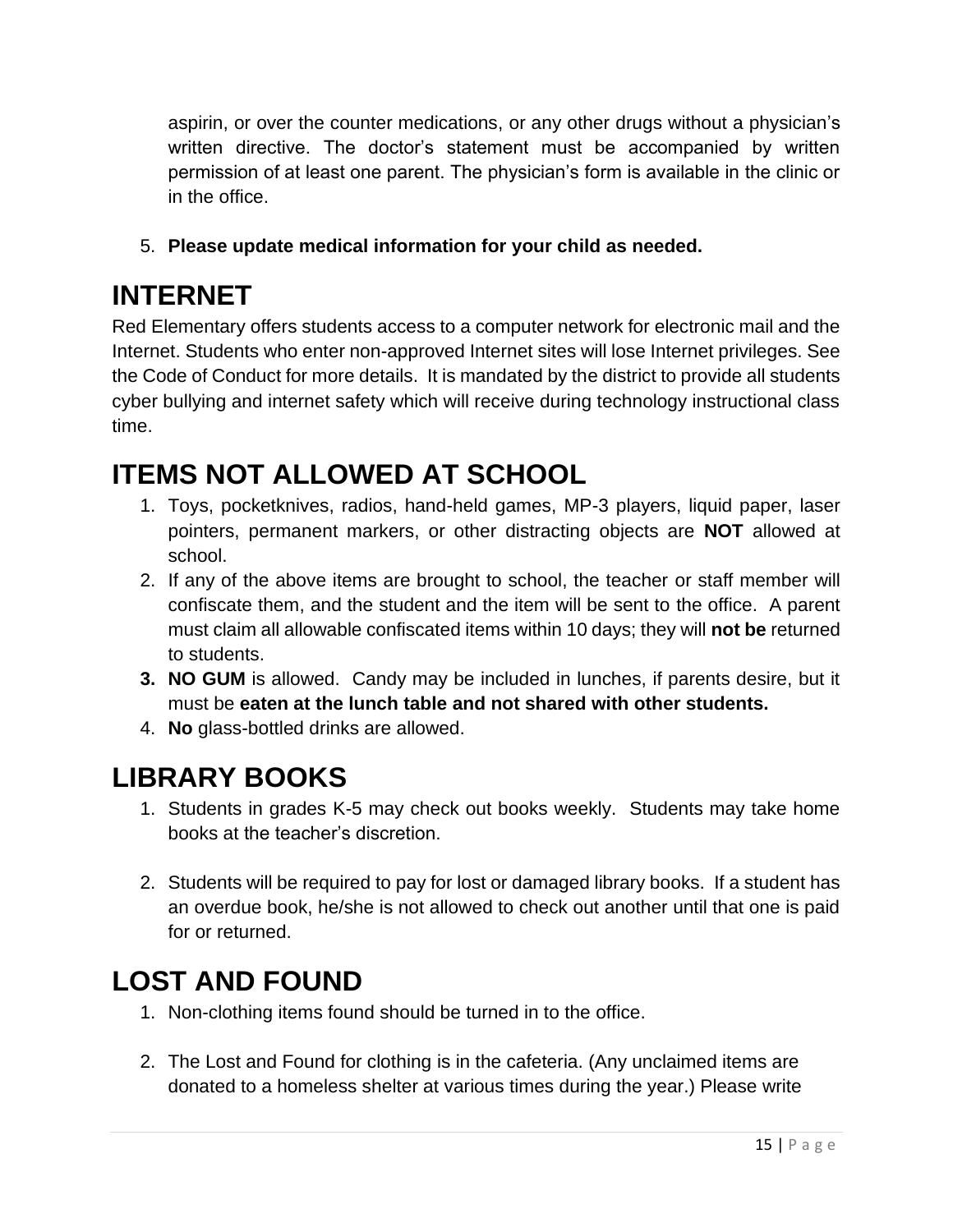your child's name in or on lunch kits, backpacks and inner clothing tags such as jackets, sweaters, and coats.

# <span id="page-15-0"></span>**MAGNET**

Red is a Science, Technology, Engineering and Math (STEM) Magnet School. Students have the opportunity for in-depth, process-oriented study of math, science, engineering and technology in conjunction with a strong academic program. In class studies develop critical-thinking and problem-solving skills with lab work that emphasizes "hands-on" activities. Red's magnet program utilizes a project and product-based learning approach with a new engineering theme being introduced each month in the three labs. Engineering is a component of all three labs.

*Students participating in a Magnet program who do not meet the standards of the Magnet Program Entrance Agreement, will be placed on a Magnet Program Growth Plan for a minimum of one grading cycle. A growth plan may also be used for parents who do not comply with program expectations.*

# <span id="page-15-1"></span>**MESSAGES FOR STUDENTS**

Parents are encouraged to make transportation and after-school plans before students arrive at school. Only **EMERGENCY** messages can be relayed to students.

# <span id="page-15-2"></span>**PARENT ORGANIZATIONS**

PTO – The purpose of the PTO is to enhance and support educational experiences at Red, develop a closer connection between school and home by encouraging parental involvement, increase volunteers in the school, and financial support.

Red PTO is open to all parents. The membership fee is \$10.00 per family. All parents are encouraged to join PTO and be a partner in the school. The PTO sponsors a contest for classes with the highest percentages of paid memberships.

General and board meetings are held throughout the year and **ALL** parents are invited to attend.

**VIPS** - (Volunteers in Public Schools) - Parents are encouraged and welcomed to volunteer at school. Field trips, lunchroom, clinic, art and science centers, physical education, library and classrooms are just some of the areas in need of volunteers. **All**  volunteers **must** participate in a Volunteer Criminal Background check by completing the Volunteer Access to Police Records application via the HISD website. The background check is conducted by HISD Human Resources Department and takes 4 – 6 weeks to process. **Criminal background checks are required every school year**.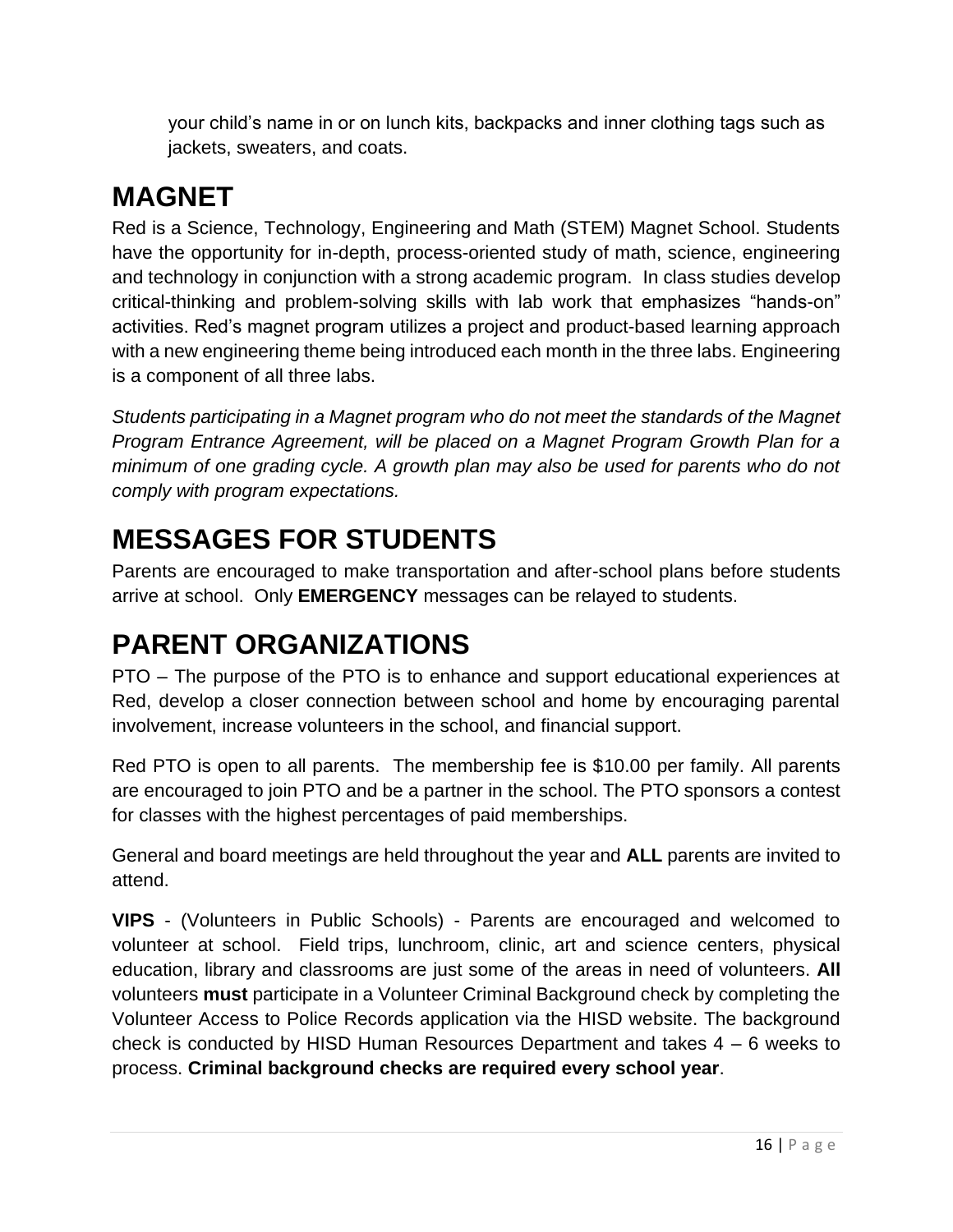# <span id="page-16-0"></span>**PARTIES AND CELEBRATIONS**

Parties - There can be only two parties per year, per class - one in the fall semester and one in the spring. Maximum time allowed for parties is 45 minutes.

Celebrations - Parents may bring purchased cookies or cupcakes for special occasions (**no birthday cakes or homemade products**). These treats **may not** be served in the cafeteria at lunchtime or served in the classroom prior to 2:30 pm. Please be sure to include enough of the same treats for all members of the class.

**No balloons, flowers, etc. may be delivered to students** in classrooms on special occasions. Such deliveries are very disruptive to the learning environment.

**Invitations to off-campus parties are not to be distributed at school.**

# <span id="page-16-1"></span>**PHYSICAL EDUCATION**

- 1. All students are required to take physical education, P.E.
- 2. A doctor's written statement is required for excusing anyone from physical education on a permanent basis. The parent may request through the principal that the student be excused on a temporary basis.
- 3. Students should wear clothing that allows effective participation in P.E. classes. Shorts are permitted and students **must wear tennis shoes**.
- 4. No P.E. classes (or outside activities) will be conducted during air pollution alerts. P.E. can be taught by the P.E. teacher or classroom teacher.

# <span id="page-16-2"></span>**PROBLEMS/CONCERNS**

**If you have a problem/concern regarding your child and school, please contact his/her teacher.** If the problem is not resolved, please request the principal's assistance or any administrative team member. Please allow **24 - 48** hours for a response from all school personnel. In the event your problem remains unresolved, you may contact the HISD Parent and Community Assistance Office at (713) 556-7121.

# <span id="page-16-3"></span>**PROGRESS NOTES**

Notice of Progress will be sent to parents during the third (3rd) week of the grading period. The parent must sign and return the form to acknowledge receipt of report.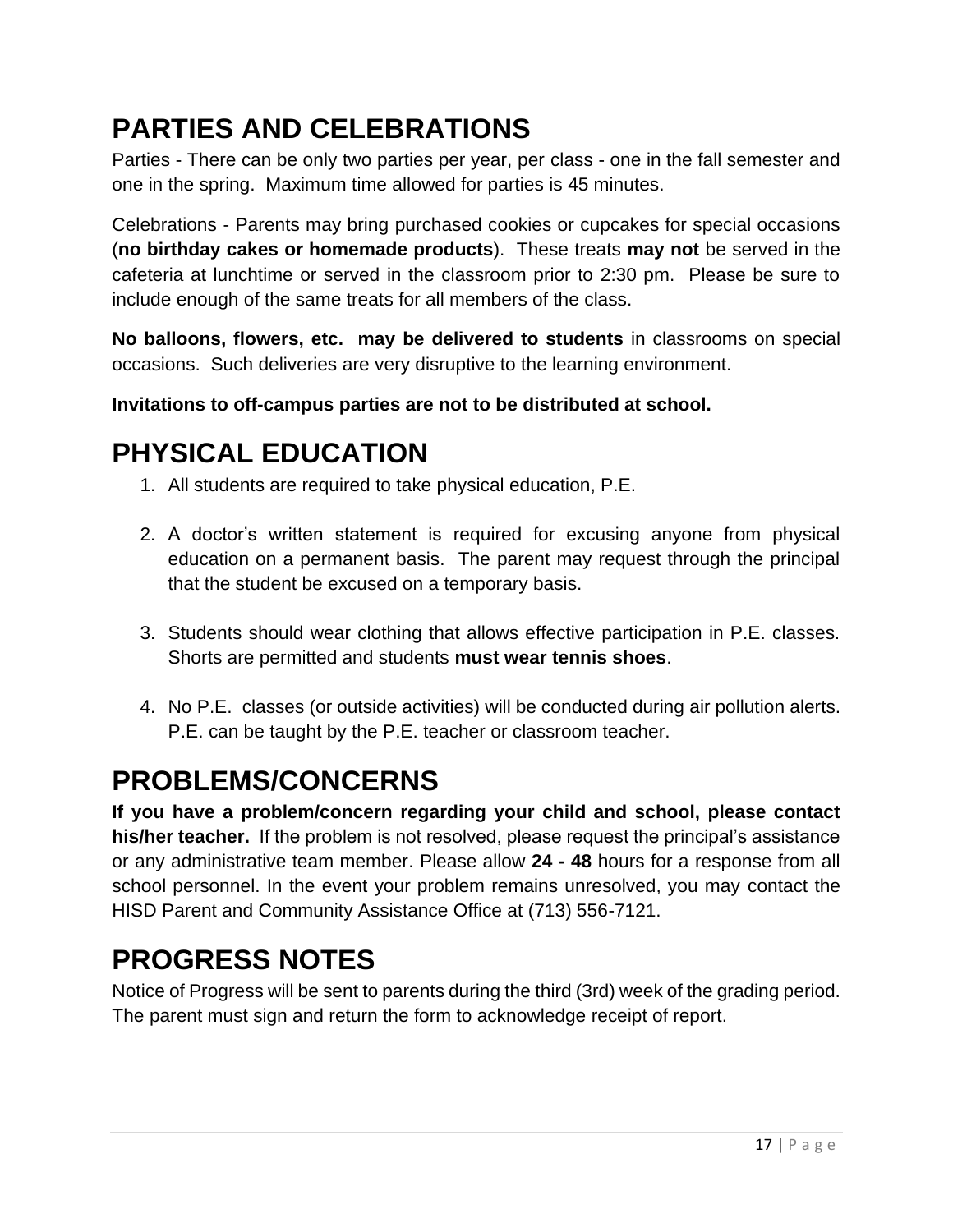# <span id="page-17-0"></span>**PROMOTION**

The following promotion standards may be in place for the 2021-22 school year pending TEA/HISD School Board approval:

- A passing score on the High Frequency Evaluation for grades 1 and 2.
- An overall average of 70 (including 70 or better in reading, language arts, math and either science or social studies) in grades 1-5.
- All attendance requirements included in the Attendance Policy approved by the HISD Board of Education.
- STAAR Test (Reading and Math) tentative for 5<sup>th</sup> grade.

If a student fails to meet these performance measures, teachers or other specialists will immediately intervene. At the end of the school year, if the student does not meet standards, he or she will be retained and will need to attend summer school. Promotion will be determined by student performance at the end of summer school during the Grade Placement Committee Meeting.

# <span id="page-17-1"></span>**RAINY DAY PLAN**

Parents are requested to have a plan of action with their children in case inclement weather or other emergency occurs during the school day. School staff need to know how students are to get home. **Rainy Day Plans** will be sent home with enrollment cards at the beginning of the school year.

# <span id="page-17-2"></span>**RELEASING OF STUDENTS BEFORE REGULAR DISMISSAL**

Procedures are established for students that need to leave school early. Early releases should be **infrequent and reserved for doctor appointments**. Only the parent who has signed the enrollment card or someone with written authorization from that person will be allowed to take the child from school during regular school hours. The parent signs the child out in the school office and the student will then be called to the office. Teachers may only release students when called by the office. Parent should email the classroom teacher **at least 24 hours in advance** to let them know that the child will be picked up early from school so that plans can be made accordingly. A doctor's note will be required for students that are picked-up early for appointments. If a parent is out of the city and has left his/her child with another adult, a note should be written to the school authorizing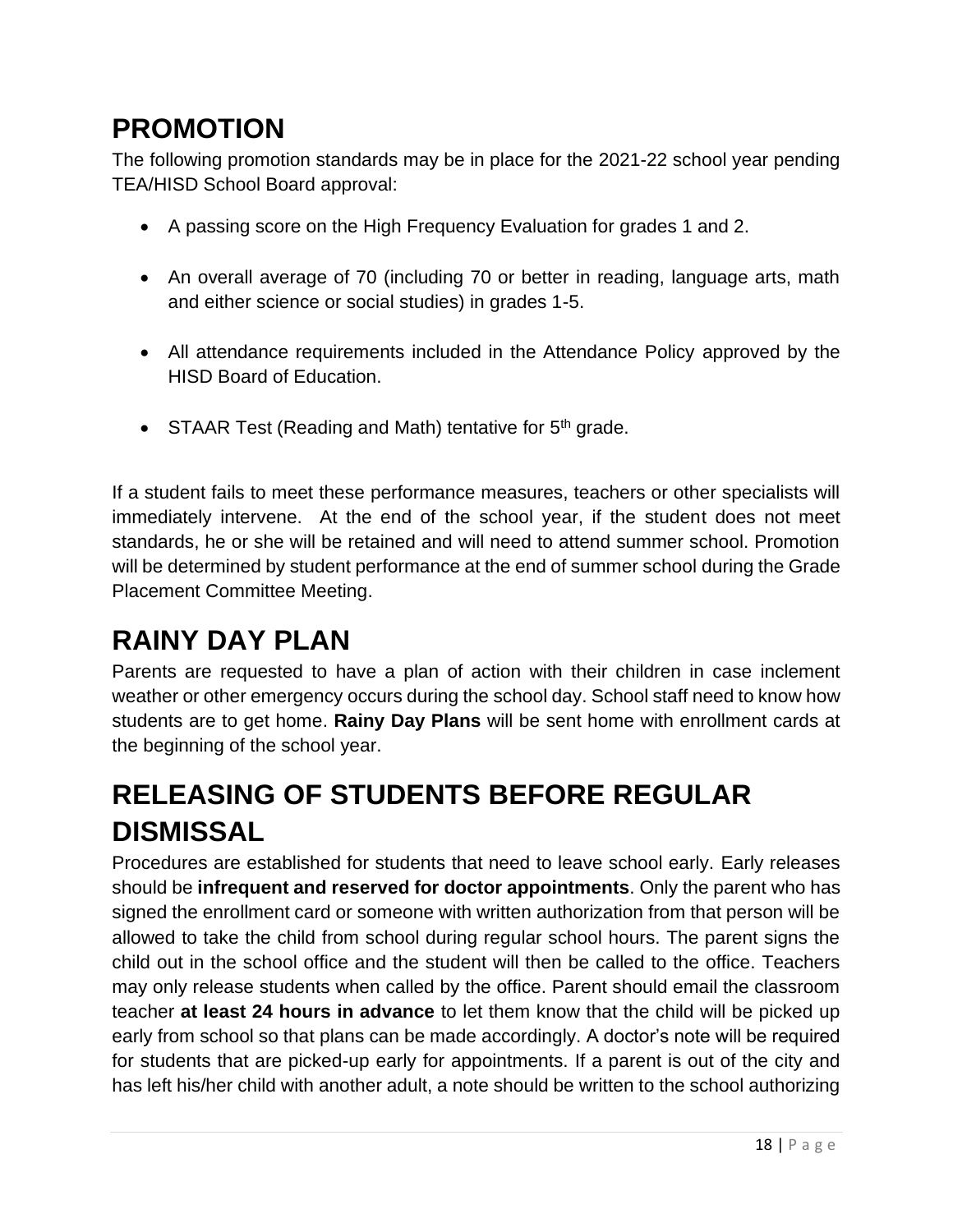the child's release to this person. **Early release of students will not be allowed after 2:15 p.m.**

# <span id="page-18-0"></span>**ROOM PARENTS**

It is suggested that each classroom have one Room Parent and two Room Parent Assistants. The room parent is to help with class parties, secure helpers for class events, and generally assist the classroom teacher as needed. Teachers will be requesting room parent volunteers during the first few weeks of school. Room parents must be VIPS approved.

# <span id="page-18-1"></span>**SCHOOL PICTURES**

Individual student pictures are taken in the fall and group pictures are taken in the spring. Fifth graders will have a panoramic picture taken in the spring. All pictures are on a prepaid program from a photography company. Information will be sent home regarding picture packets. School cannot make change for pictures. Exact amounts will need to be sent in picture money envelopes. **Online pay is highly encouraged**.

# <span id="page-18-2"></span>**SCHOOL STORE**

The Red School Store is open Monday, Wednesday, and Friday from 7:20 – 7:45 a.m. It is located next to the office. Students may buy all necessary school supplies and t -shirts from the store.

# <span id="page-18-3"></span>**SCHOOL-WIDE RULES**

- Be Safe
- Be Respectful
- Be Prepared
- Be Cooperative

# <span id="page-18-4"></span>**SECURITY**

To maintain a safe learning environment for students, the only entry to the campus will be through the front doors. All visitors are required to register through the Raptor System and show picture identification. A photo identification i.e. state issued driver license, passport, etc. is required **each** time the school is visited. The school cannot accept pictures of identification.

The law requires county and municipal authorities to notify school districts when certain known sex offenders intend to reside within the school district.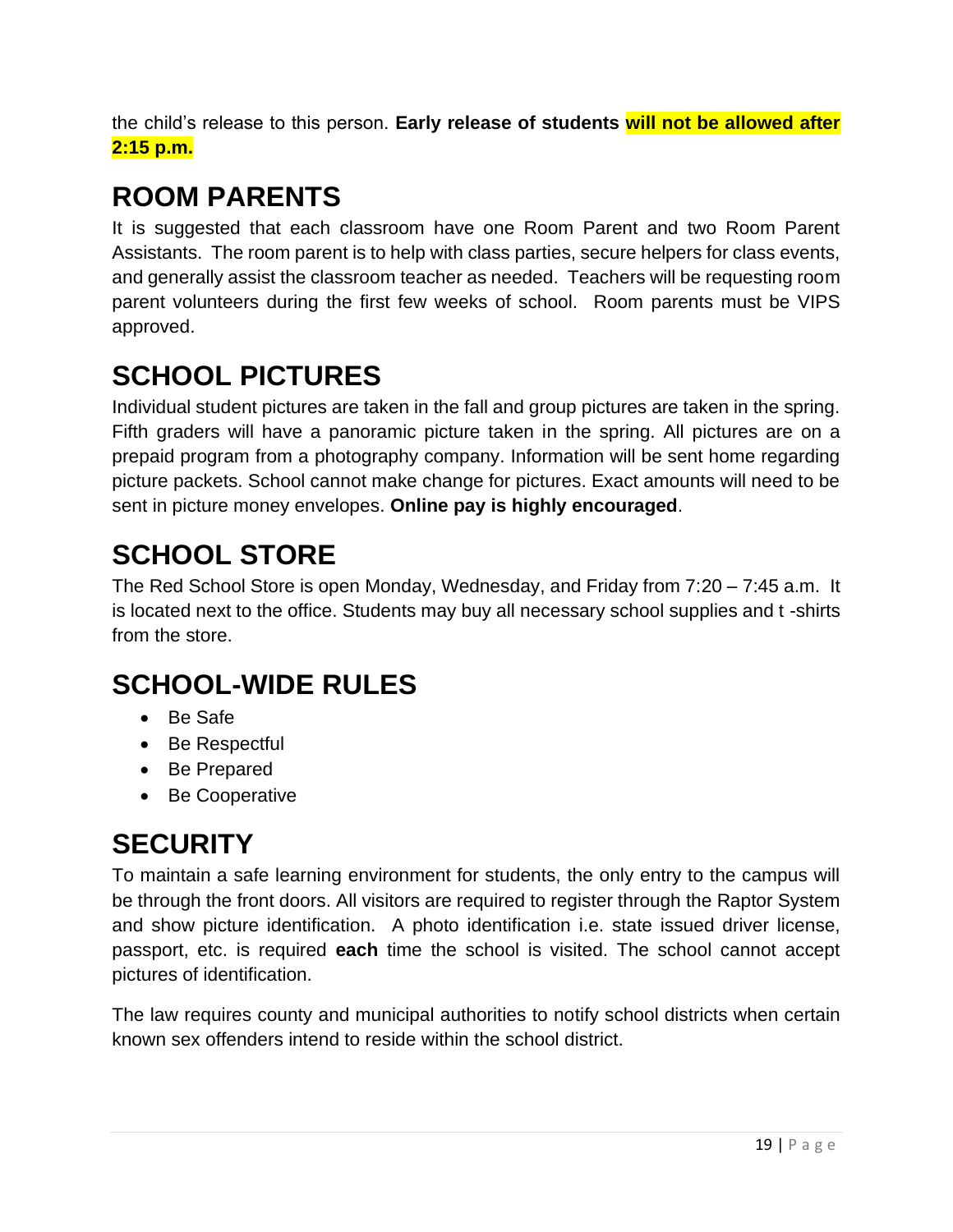# <span id="page-19-0"></span>**SHARED DECISION-MAKING COMMITTEE (SDMC)**

As part of the Site-Based Management Model mandated by the state and HISD, Red developed an SDMC. The committee is composed of the principal, assistant principal, magnet coordinator and:

- 6 Classroom teachers nominated and elected by classroom teachers
- 3 School-based professional staff members nominated and elected by classroom teachers and school-based professional staff
- 1 Paraprofessional staff member nominated and elected by paraprofessional staff
- 2 Parents (PTO President and parent selected by PTO President)
- 2 Community representatives selected by the principal
- 1 Business representative selected by the principal

Red's SDMC meets throughout the school year at 3:20 p.m. All meetings are open to the public. See monthly calendar for scheduled meetings.

# <span id="page-19-1"></span>**SPECIAL EVENTS**

- Awards Day Awards are presented to students for: Honor Roll, Accelerated Reader (AR), Citizenship, and for other special acknowledgements.
- Field Day Field day is held in the Spring, weather permitting. Students compete on their grade level in activities such as sack races, balloon races, relays and other competitive sports.
- Grade Level Picnics at the end of May.

## <span id="page-19-2"></span>**STUDENT SERVICE CLUB**

- Student Council The Student Council is composed of elected representatives from each fifth-grade class. These students help the school with special projects and offer leadership to their class by providing information form meetings.
	- a. Flag Patrol
	- b. Recycling Assistants
	- c. Clinic Assistants
	- d. Library Assistants
	- e. Office Assistants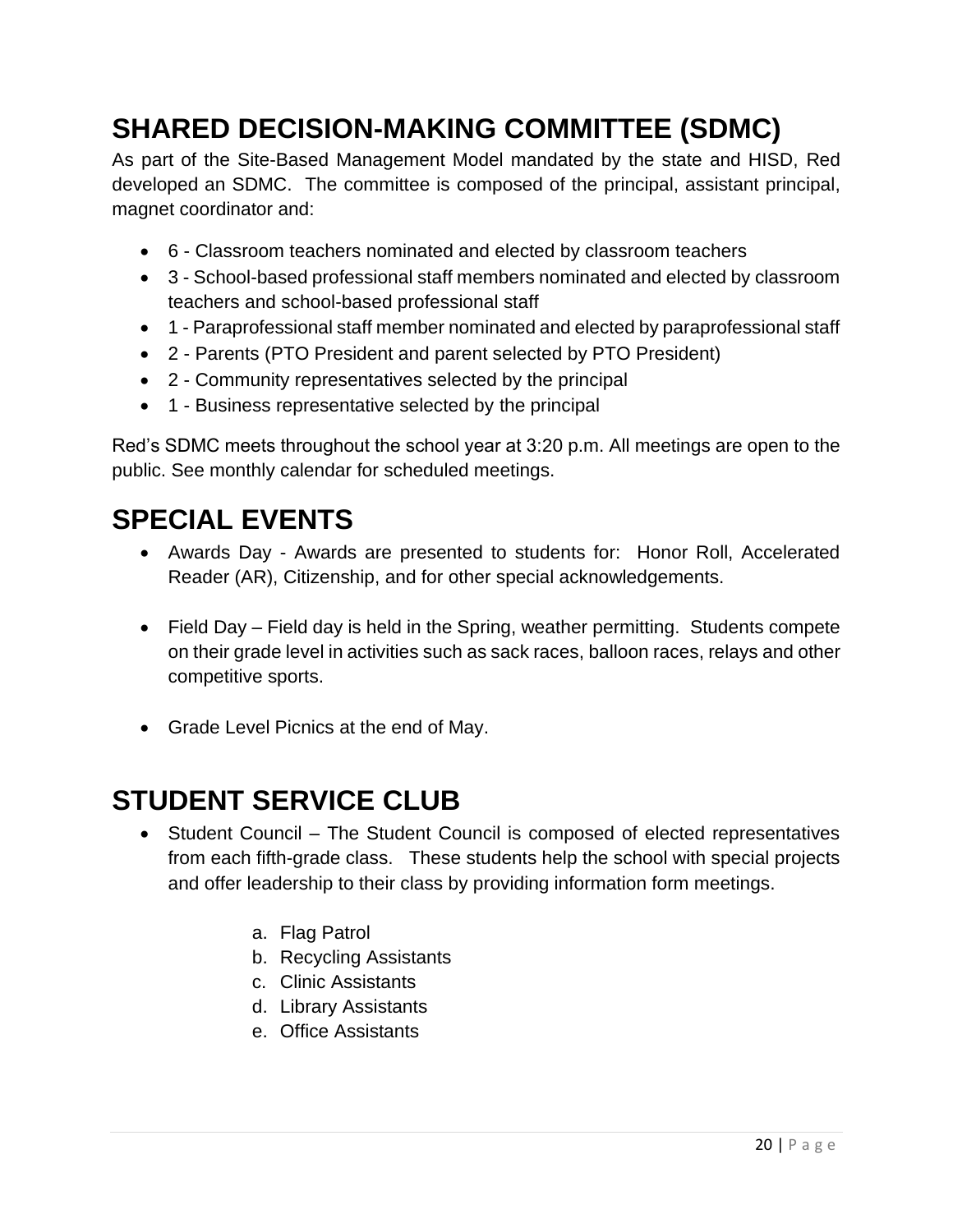# <span id="page-20-0"></span>**TARDIES**

A student is tardy after the 7:40 a.m. bell rings. When students are tardy they miss important instructional time needed to begin the school day. It is understandable that occasionally traffic, weather, or oversleeping may cause a student to be tardy, but parents should strive to have students at school on time.

A student with excessive tardies will receive a letter requesting a parent/teacher conference which will be placed in the student's cumulative folder.

#### <span id="page-20-1"></span>**TELEPHONE**

- 1. Students may use the school telephone **ONLY** in emergencies.
- 2. The classroom teacher and/or office staff will determine what constitutes an emergency.

For example, calls requesting permission to go to a friend's house after school, forgetting homework, projects, lunch or lunch money are not considered emergencies.

#### **Cell Phones:**

All cell phones must remain in the off position (unable to receive signals or commands) while on the school campus and they must remain in backpacks. Students may not wear cell phones on belt clips or have them in their pockets.

Unauthorized usage of these devices will result in confiscation. Parent will contact the office to pick up confiscated cell phones. **Red Elementary nor HISD is not responsible for lost or stolen cell phones.**

#### <span id="page-20-2"></span>**TEXTBOOKS**

- 1. Textbooks are loaned to students for their use during the school year.
- 2. Textbooks should be handled **carefully**.
- 3. Students will be required to pay for lost or damaged textbooks. (The cost of new textbooks is extremely high. Taking good care of your books will be beneficial for everyone.)

#### <span id="page-20-3"></span>**Traffic (Insert Map Here)**

Crowded traffic conditions during peak times – 7:15 a.m. drop off and 2:50 p.m. pickup – jeopardize the safety of our children. Congestion will never be prevented completely, as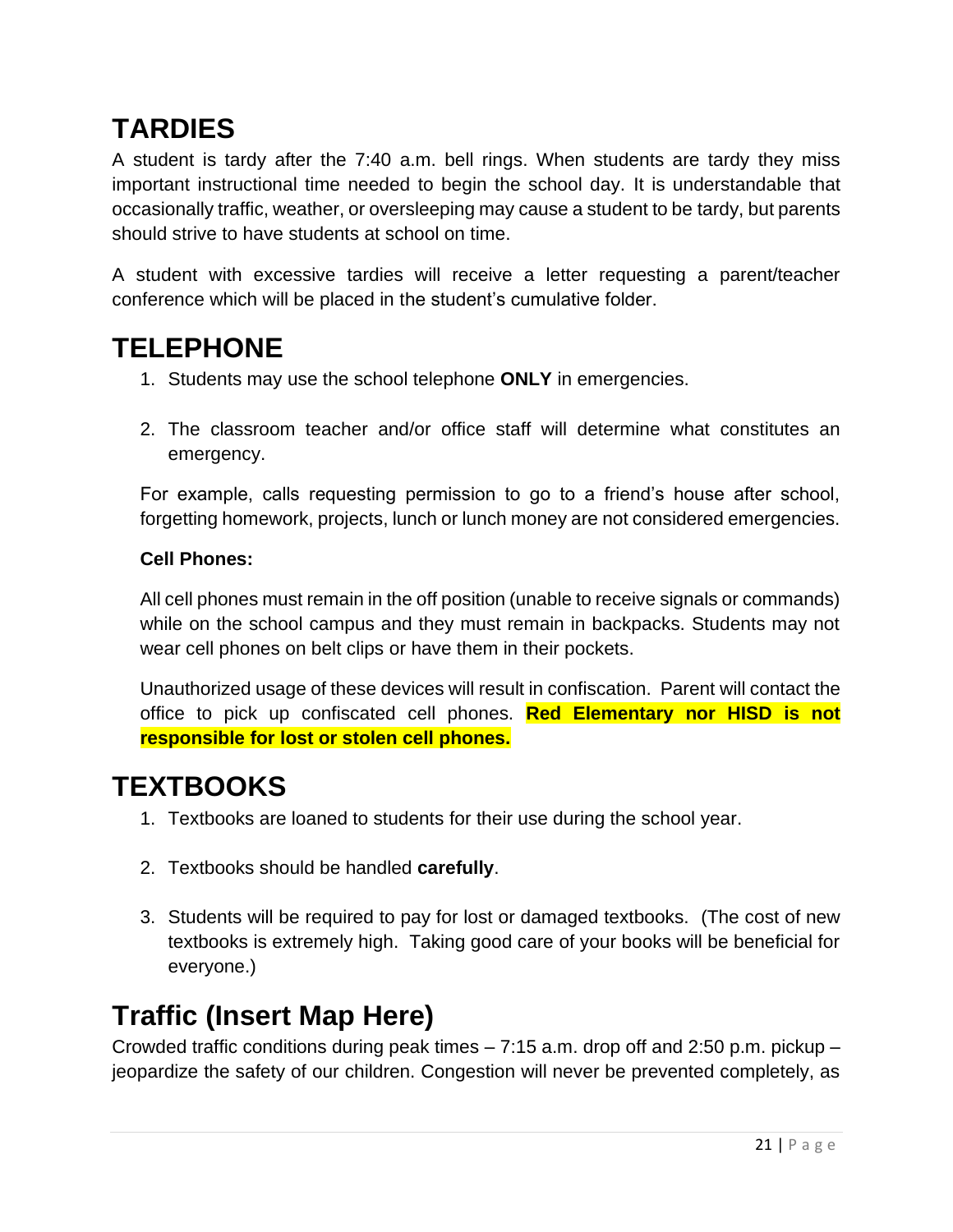approximately 600 children arrive and depart each day, but safety can be achieved by courteously adhering to the following guidelines.

#### **East/Visitor Lot: One Line/One Way/Parent Parking**

- This is the visitor parking lot and the only parking area for parents on campus. Traffic is **ONE WAY** entering from Tonawanda and exiting on Hazelton.
- When the spaces are full, please park on the street and walk back to the school. Parents should not at any time park in the fire zone lanes.
- Do not park in the circle drive buses arrive and depart in the morning and afternoon and require additional space to maneuver. In addition, the circle drive is a designated fire zone lane.

#### **Circle Drive: One Line/One Way/NO PARKING IN FIRE LANES**

- Adults are on duty to receive children, **so drivers do not need to leave their vehicle**.
- Traffic forms one line as it enters one way from the east, and leaves from the west exit on Tonawanda.
- Vehicles exiting the circle drive can only turn right.
- Children should be let out onto the school sidewalk only. Please have them ready and organized to exit your vehicle quickly.
- Wait until the car is motioned to begin the afternoon pick-up to indicate buses have departed from the campus. **Please make sure you have student sign visible on the rear-view mirror and leave it until your child is loaded.**

#### **West/Staff Parking Lot**

- This is for staff and special transportation buses **ONLY.**
- To avoid gridlock situations on Tonawanda, all Red staff and families are asked to **voluntarily drive westbound ONLY (toward Cliffwood)** from 7:00 – 7:45 a.m. and 2:15 –3:15 p.m. This will allow traffic to pull either into the circle drive or the east parking lot without traffic from west blocking the entrance.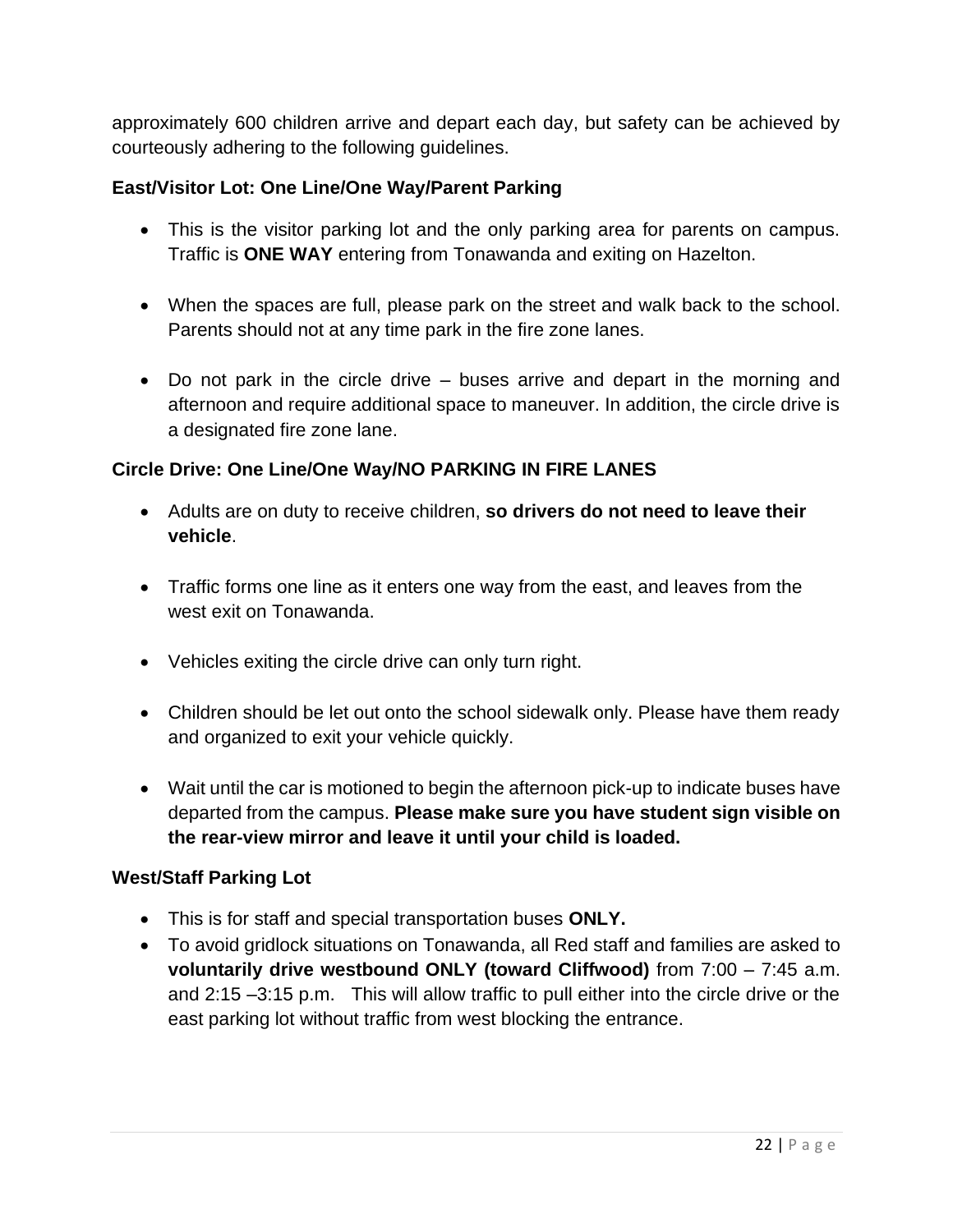# <span id="page-22-0"></span>**TRANSFERS**

If you know you are going to move, please call the school office (713) 726-3638 and notify us of the move at least 24 – 48 hours in advance of the anticipated checkout day. The person(s) who signed the enrollment card should be the person(s) who signs the checkout sheet.

## <span id="page-22-1"></span>**TRANSPORTATION**

- 1. Only Magnet students who live outside the Red attendance zone are eligible for HISD bus transportation if they live more than two miles from Red. The bus will pick-up students at a neighborhood school or HUB locations.
- 2. Disabled students are eligible for HISD bus transportation upon recommendation of the ARD Committee.
- 3. No other students are permitted to ride these HISD buses, e.g., students visiting bus students are not permitted to ride HISD buses.
- 4. Identified bus riders are required to ride their bus unless the school is notified **24 hours in advance** that the student is not to ride the bus.
- 5. Parents may call the Customer Care Line, 713-556-9400, for questions regarding bus routes or transportation concerns.

# <span id="page-22-2"></span>**TRANSPORTATION - BUS BEHAVIOR**

- 1. Students must always remain seated, waiting for the bus driver to dismiss them from their seats. They should **never** stand while the bus is in motion.
- 2. Students must refrain from talking loudly. Each student should speak in a soft tone for the driver to transport them safely.
- 3. Students must not eat or drink anything while on the bus.
- 4. Students must not hang their head or arms out bus windows.
- 5. Students should board and depart the bus at designated spots quietly.
- 6. Students should use appropriate language.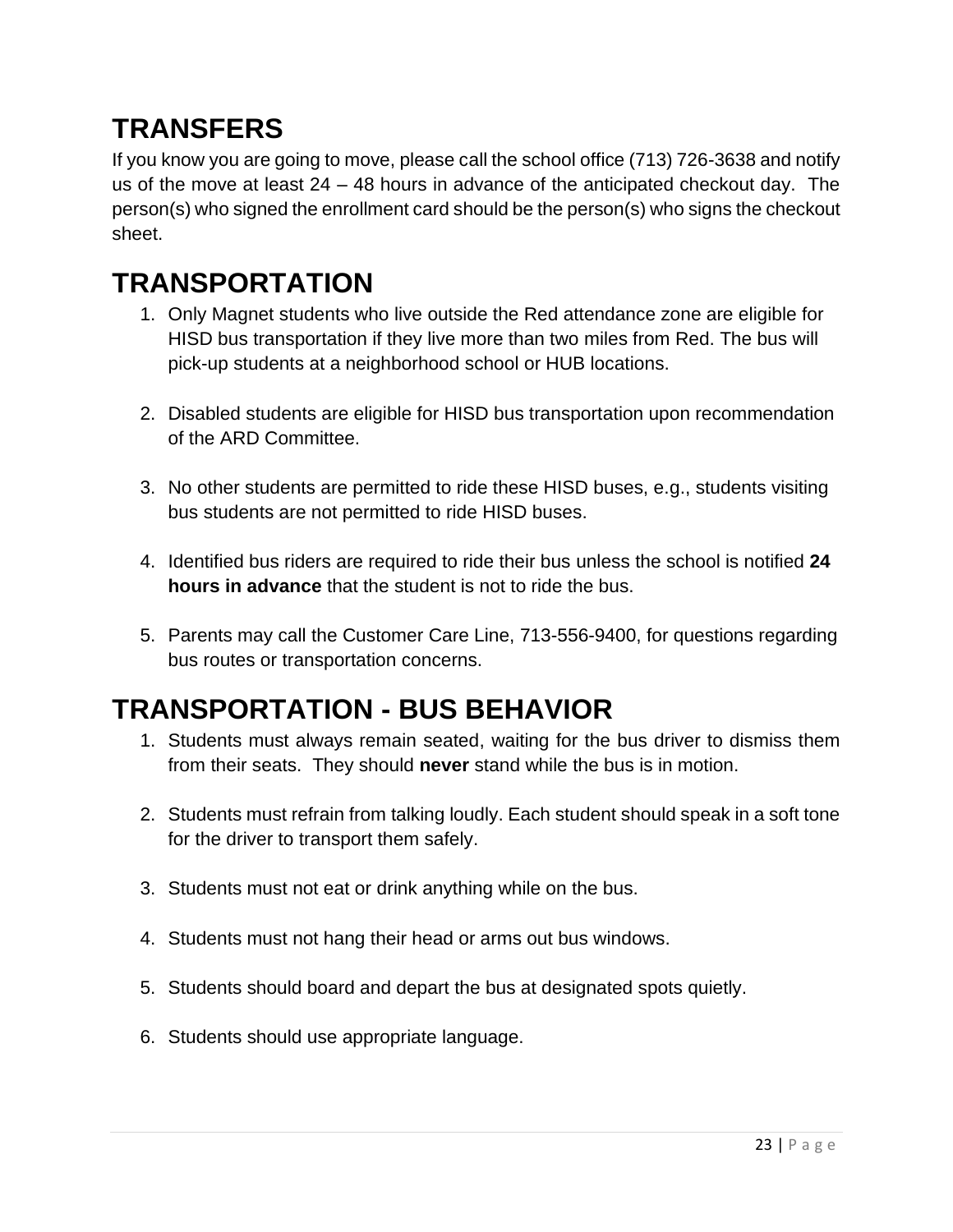Those students not willing to conform to the necessary safety rules will be reported by the driver on an HISD Incident Report. Students must understand that their parents will be notified and that he/she (the student) will receive a "U" in conduct for that day. Each offense has a consequence. They are:

| <b>First Offense-</b> | Give student adequate warning. Avoid repeating this warning<br>without meaning. Inform the parents in writing or by telephone<br>that their child is not cooperating. |
|-----------------------|-----------------------------------------------------------------------------------------------------------------------------------------------------------------------|
| Second Offense-       | A two- to three-day suspension from riding the bus.                                                                                                                   |
| Third Offense-        | A five- to seven-day suspension from riding the bus.                                                                                                                  |
| Fourth Offense-       | Exclusion from riding the bus for the semester.                                                                                                                       |

Parents must provide transportation to students that are suspended from the bus. School attendance is expected during the time of suspension. The school believes that all our students can comply with these safety requirements. The school will support bus drivers and provide a safe bus ride to and from school.

# <span id="page-23-0"></span>**TUTORIALS**

Tutorial classes will be provided according to guidelines mandated by HISD. Transportation is not provided. Parents must plan to pick up their child from tutorials on time. Siblings not participating in tutorials must be picked-up at dismissal.

# <span id="page-23-1"></span>**UNIFORMS**

**ALL** students in grades Pre-K-5 are required to wear school uniforms. Students not in school uniform will be required to wear a school issued uniform or the parent will be required to bring a change of clothes. School issued uniforms must be returned to the school. Repeated violations will require a parent/administrator conference. The following is the uniform description:

- Navy blue or blue jean bottoms, which include shorts, skirts, skorts, or jumpers. **Leggings should be worn under shorts, skirts, skorts, or jumpers (not as bottoms).**
- Red or white, short or long sleeve, polo, oxford or Peter Pan style shirts only.
- Only white undershirts may be worn under uniforms.
- Uniforms will be worn Monday—Thursday. On Friday any S. C. Red Elementary School t-shirt or college t-shirts may be worn.
- Closed-toe shoes must be worn. No clogs, flip-flops, sandals, or any shoes without backs will be permitted for safety reasons. Students are to wear sneakers or other closed-toe shoes. Socks or stockings need to be worn with shoes at all times.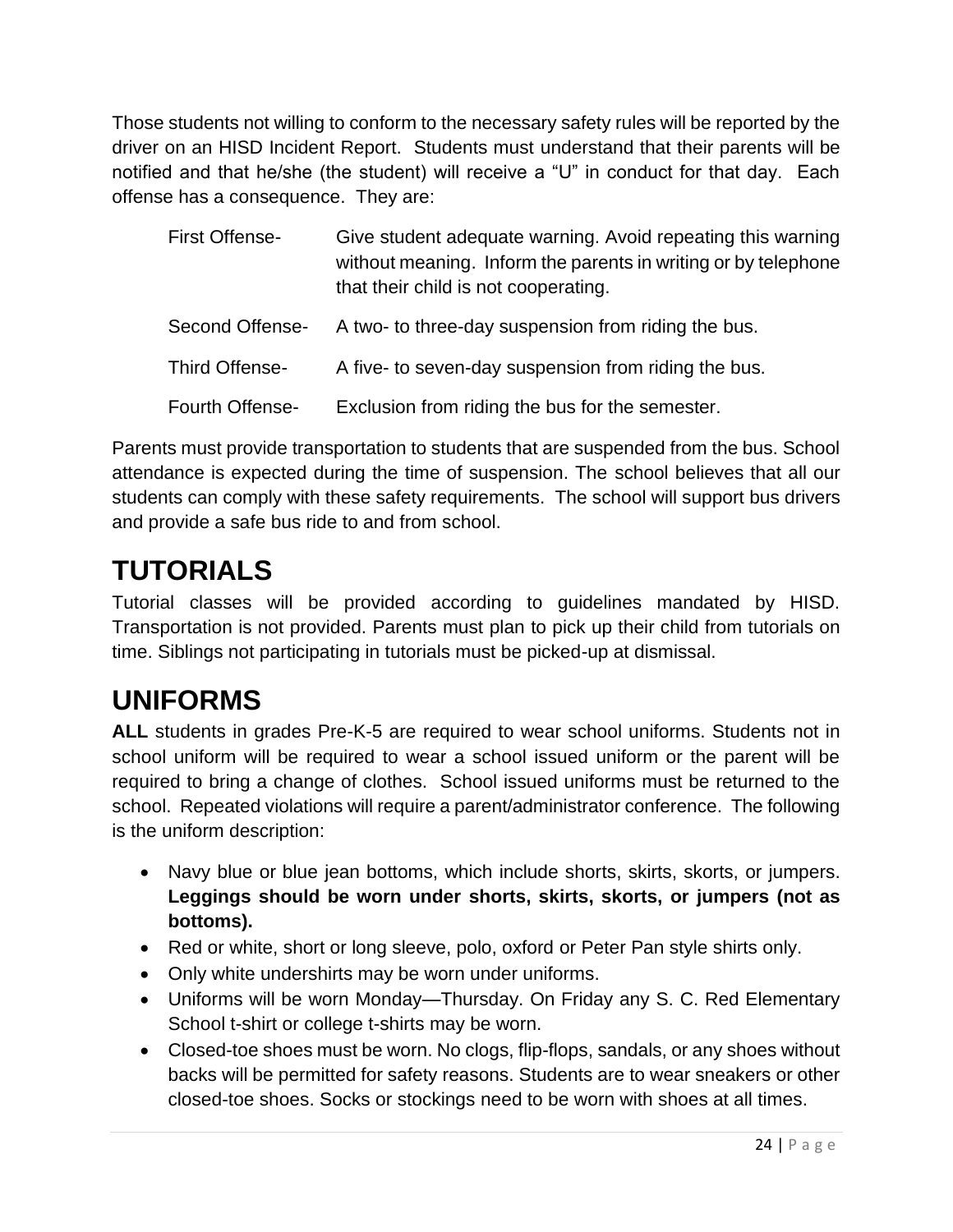- Blue or red outerwear is preferable.
- Any haircut or hair color deemed disruptive by a teacher or administrator will not be allowed. The HISD Student Code of Conduct will be followed.

Students will be expected to keep themselves well-groomed and neatly dressed at all times.

There will be several "NO UNIFORM DRESS DAYS" throughout the year. Students should dress appropriately for school on these days (no pajamas, short shorts, costumes, etc.).

# <span id="page-24-0"></span>**VALUABLES**

Students should refrain from bringing large amounts of money and expensive valuables to school. If necessary, money or valuables should be checked in with the teacher until needed. **The school will not be responsible for any lost valuables including money.**

# <span id="page-24-1"></span>**VANGUARD NEIGHBORHOOD GIFTED AND TALENTED PROGRAM**

The Vanguard program is designed for G/T students who excel in general intellectual ability in combination with creative/productive thinking and/or leadership ability. The Vanguard Neighborhood program is designed to meet the needs of G/T students in grades K-12 at their neighborhood (zoned) schools. The program provides a differentiated curriculum by modifying the depth, complexity, and pacing of the general school program.

HISD conducts district-wide testing each fall for students in Kindergarten and Fifth grade not previously identified as Gifted and Talented. An ability and achievement test is given to the students, which makes up the criteria used to determine if a child will qualify for the GT program.

Students who qualify for the Vanguard Neighborhood G/T program receive additional instruction beyond the regular prescribed curriculum in reading, math, science, and social studies (Grades K-5). Placement in the program for grades 1-4 is by special testing which occurs on dates provided by the school district. Information about testing dates and applications deadlines will be published during the year via school newsletter. The Vanguard Neighborhood G/T program Admission Committee using student grades, teacher observation form, and testing information will determine placement.

Vanguard Neighborhood G/T Program applications may be obtained from the Magnet Coordinator.